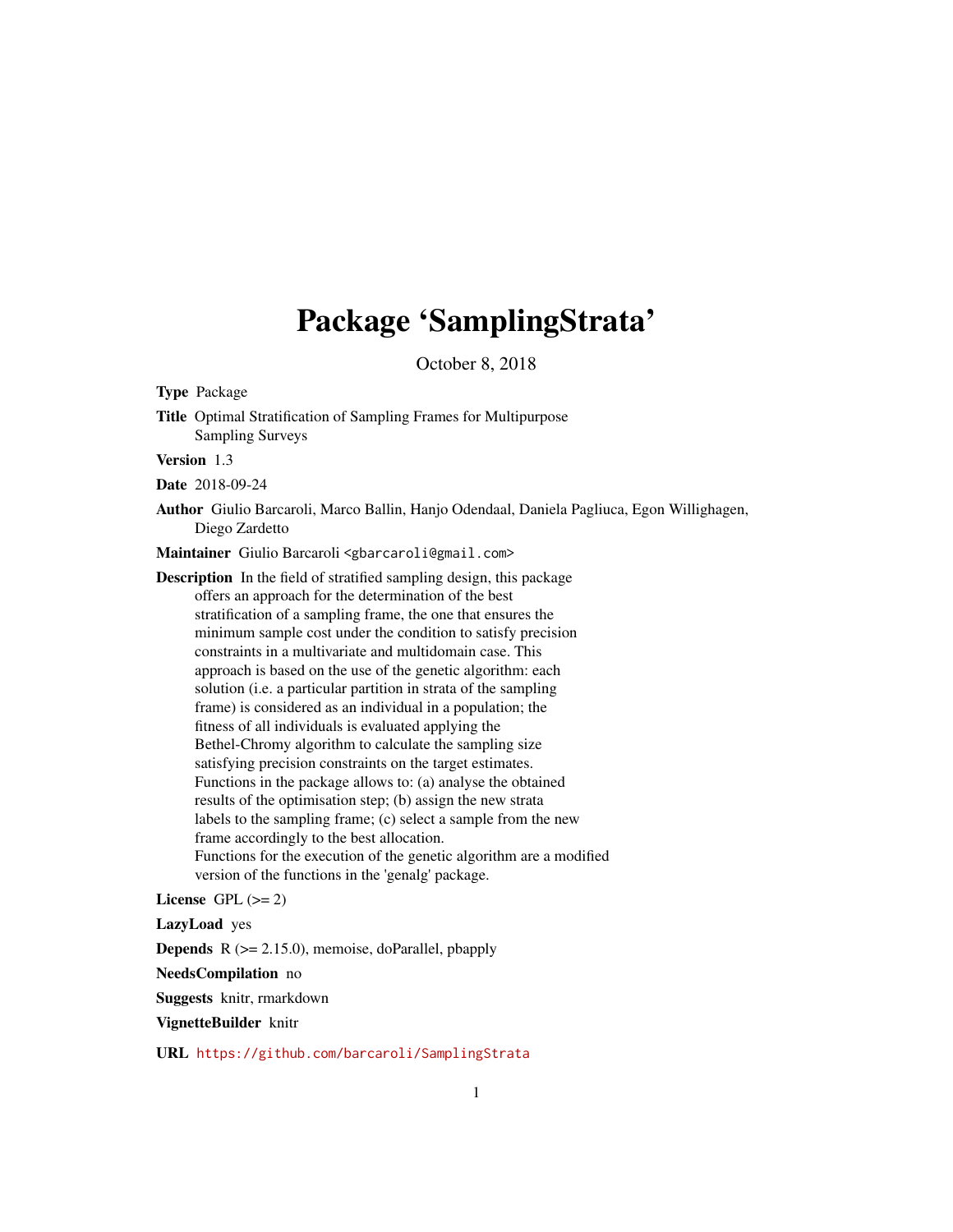<span id="page-1-0"></span>BugReports <https://github.com/barcaroli/SamplingStrata/issues>

RoxygenNote 6.0.1 Repository CRAN Date/Publication 2018-10-07 22:30:03 UTC

## R topics documented:

|             |  |  |  |  |  |  |  |  |  |  |  |  |  | $\overline{2}$ |
|-------------|--|--|--|--|--|--|--|--|--|--|--|--|--|----------------|
| hethel      |  |  |  |  |  |  |  |  |  |  |  |  |  | 3              |
|             |  |  |  |  |  |  |  |  |  |  |  |  |  | 5              |
|             |  |  |  |  |  |  |  |  |  |  |  |  |  | 6              |
|             |  |  |  |  |  |  |  |  |  |  |  |  |  | 8              |
| errors      |  |  |  |  |  |  |  |  |  |  |  |  |  | 9              |
|             |  |  |  |  |  |  |  |  |  |  |  |  |  | <b>9</b>       |
|             |  |  |  |  |  |  |  |  |  |  |  |  |  | -11            |
|             |  |  |  |  |  |  |  |  |  |  |  |  |  | -12            |
|             |  |  |  |  |  |  |  |  |  |  |  |  |  | 13             |
|             |  |  |  |  |  |  |  |  |  |  |  |  |  | -15            |
|             |  |  |  |  |  |  |  |  |  |  |  |  |  | -16            |
|             |  |  |  |  |  |  |  |  |  |  |  |  |  | -17            |
|             |  |  |  |  |  |  |  |  |  |  |  |  |  | -19            |
|             |  |  |  |  |  |  |  |  |  |  |  |  |  |                |
| swisserrors |  |  |  |  |  |  |  |  |  |  |  |  |  | 20             |
| swissframe  |  |  |  |  |  |  |  |  |  |  |  |  |  | 21             |
|             |  |  |  |  |  |  |  |  |  |  |  |  |  | 22             |
|             |  |  |  |  |  |  |  |  |  |  |  |  |  | 23             |
|             |  |  |  |  |  |  |  |  |  |  |  |  |  | 24             |
|             |  |  |  |  |  |  |  |  |  |  |  |  |  | 27             |
|             |  |  |  |  |  |  |  |  |  |  |  |  |  | 28             |
|             |  |  |  |  |  |  |  |  |  |  |  |  |  | 29             |
| Index       |  |  |  |  |  |  |  |  |  |  |  |  |  | 31             |

adjustSize *Adjustment of the sample size in case it is externally given*

#### Description

The optimisation step finds the best stratification that minimises the sample size under given precision constraints. In some cases, the goal is not the minimisation of the sample size, as this value is given externally. Nonetheless, it is still possible to perform the optimisation of the stratification, and then to proceed to an adjustment of the sample size by increasing or decreasing it proportionally in each resulting stratum.

#### Usage

```
adjustSize(size, strata, cens=NULL, minnumstr=2)
```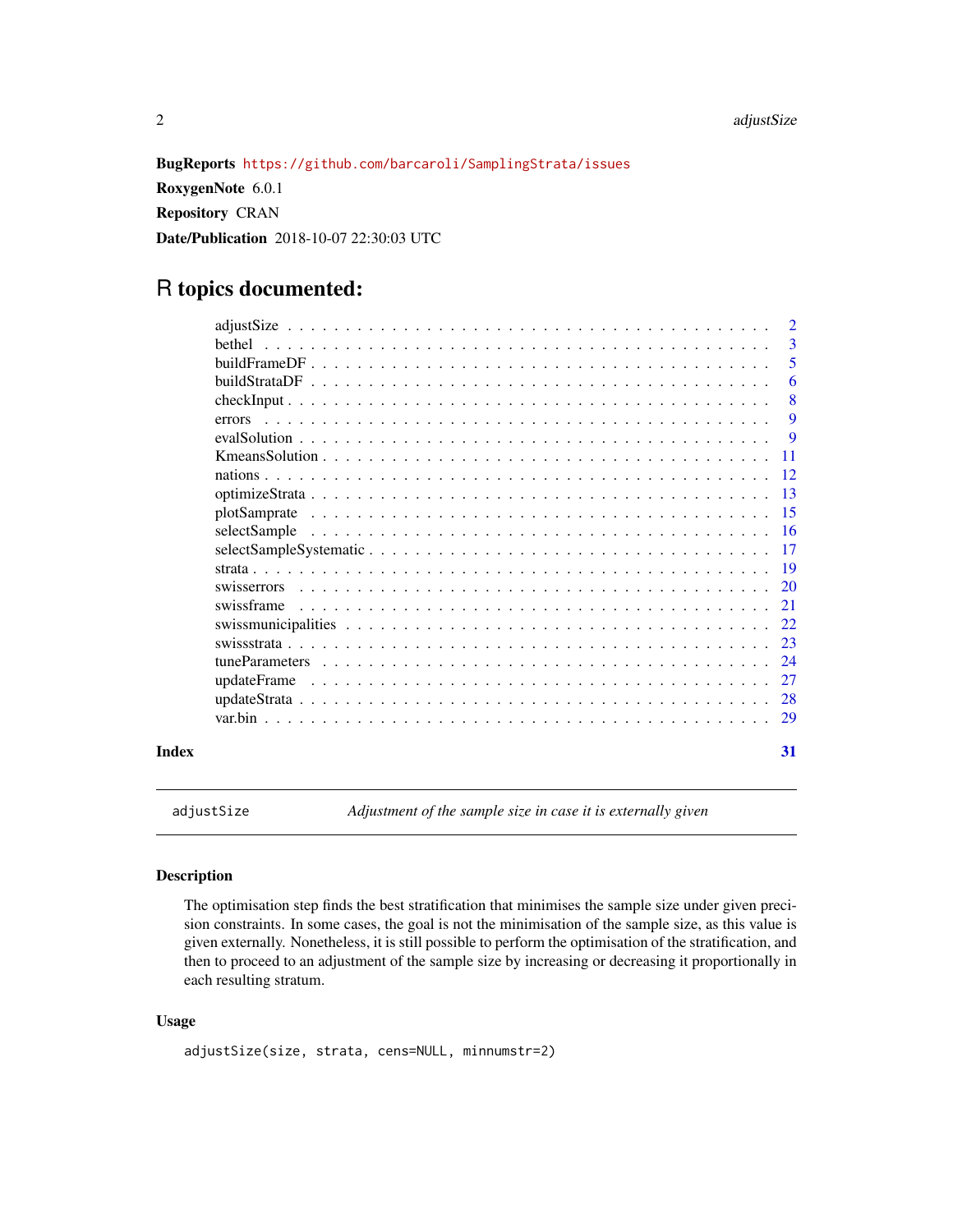#### <span id="page-2-0"></span>bethel 3

#### Arguments

| size      | The value of the sample size given externally                                                  |
|-----------|------------------------------------------------------------------------------------------------|
| strata    | The new (aggregated) strata generated by the function 'optimizeStrata'                         |
| cens      | The strata to be censused                                                                      |
| minnumstr | Indicates the minimum number of units that must be allocated in each stratum.<br>Default is 2. |

#### Value

The strata generated by the function 'optimizeStrata', where the variable 'SOLUZ' has been adjusted by taking into account the total required sample size

#### Author(s)

Giulio Barcaroli

#### Examples

```
## Not run:
library(SamplingStrata)
data(swisserrors)
data(swissstrata)
solution <- optimizeStrata (
errors = swisserrors,
strata = swissstrata,
)
#
sum(solution$aggr_strata$SOLUZ)
# Adjustment of total sample size (decreasing)
adjustedStrata <- adjustSize(size=300,strata=solution$aggr_strata,cens=NULL)
sum(adjustedStrata$SOLUZ)
# Adjustment of total sample size (increasing)
adjustedStrata <- adjustSize(size=500,strata=solution$aggr_strata,cens=NULL)
sum(adjustedStrata$SOLUZ)
```
## End(Not run)

bethel *Multivariate optimal allocation*

#### Description

Multivariate optimal allocation for different domains of interest in stratified sample design under a given stratification of the sampling frame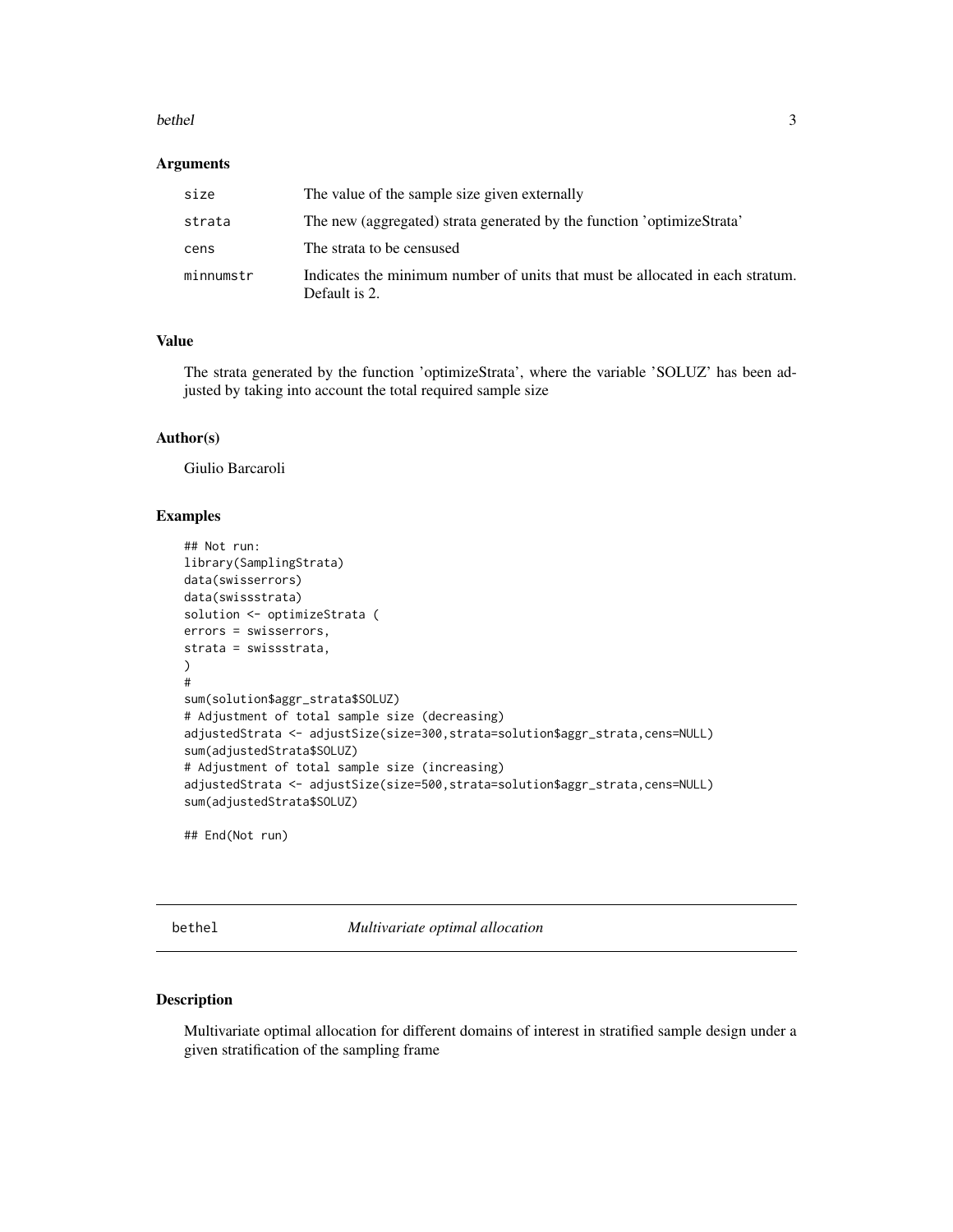4 bethel

#### Usage

```
bethel (
          stratif,
          errors,
          minnumstrat=2,
          maxiter=200,
          maxiter1=25,
          printa=FALSE,
  realAllocation=FALSE,
          epsilon=1e-11
          )
```
### Arguments

| errors      | Data frame of coefficients of variation for each domain                                                                                                                                                                                                                                                         |
|-------------|-----------------------------------------------------------------------------------------------------------------------------------------------------------------------------------------------------------------------------------------------------------------------------------------------------------------|
| stratif     | Data frame of survey strata                                                                                                                                                                                                                                                                                     |
| minnumstrat | Minimum number of units per strata (default=2)                                                                                                                                                                                                                                                                  |
| maxiter     | Maximum number of iterations of the algorithm (default=200)                                                                                                                                                                                                                                                     |
| maxiter1    | Maximum number of iterations (default=25) of the general procedure. This kind<br>of iteration may be required by the fact that when in a stratum the number of<br>allocated units is greater or equal to its population, that stratum is set as "census<br>stratum", and the whole procedure is re-initialised  |
| printa      | If TRUE then two attributes are added to the resulting vector. The first ('confr')<br>is a comparison between results obtained with 3 different allocation methods:<br>Bethel, proportional and equal. The second ('outcy') is a table reporting planned<br>and actual CV, together with a sensitivity analysis |
|             | real Allocation If FALSE, the allocation is based on INTEGER values; if TRUE, the allocation<br>is based on REAL values                                                                                                                                                                                         |
| epsilon     | Epsilon (default=1e-11)): this value is used to compare the difference in results<br>from one iteration to the other; if it it is lower than "epsilon", then the procedure<br>stops                                                                                                                             |

#### Value

A vector containing the computed optimal allocation

#### Author(s)

Daniela Pagliuca with contributions from Teresa Buglielli and Giulio Barcaroli

### Examples

```
## Not run:
library(SamplingStrata)
data(strata)
data(errors)
```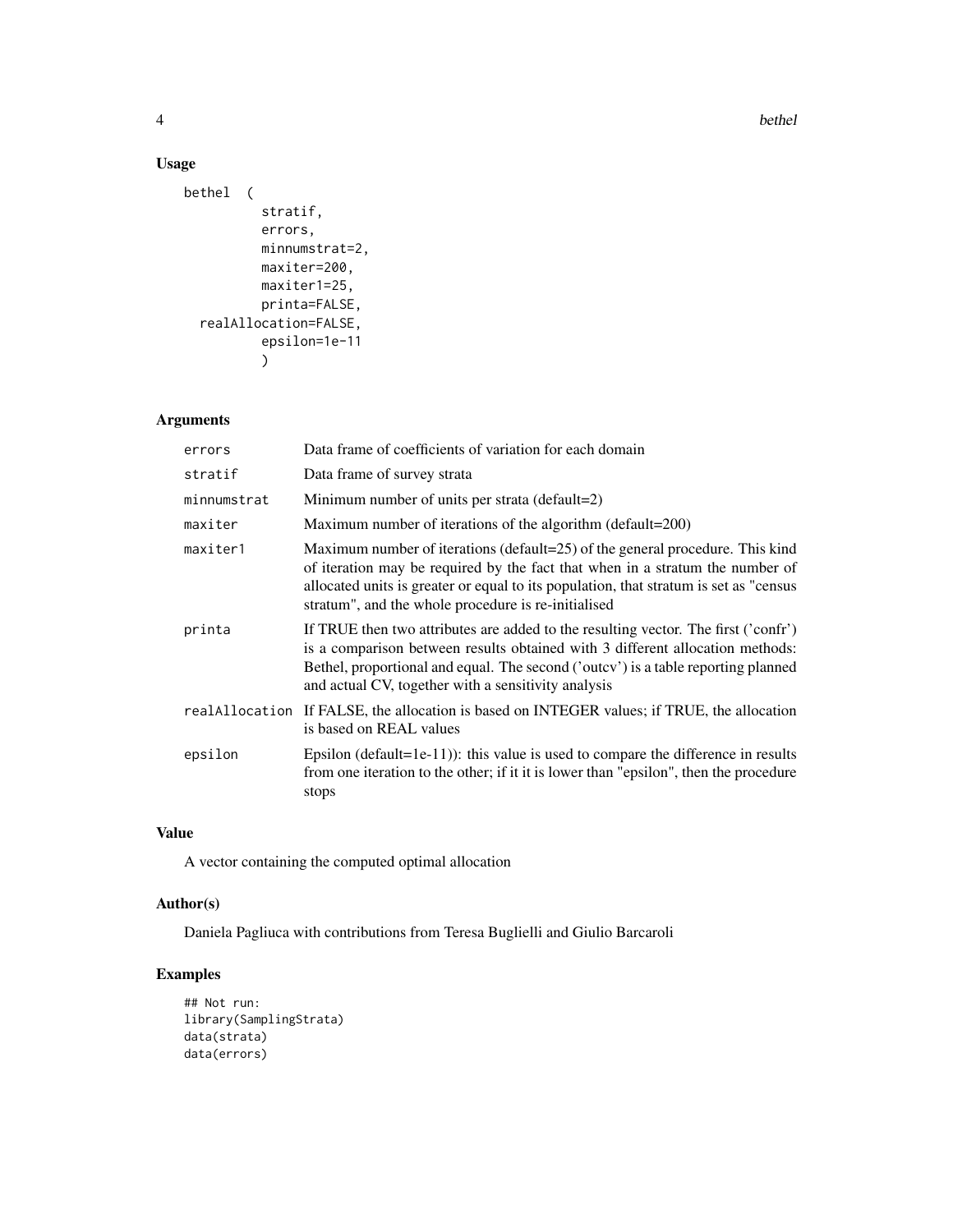#### <span id="page-4-0"></span>buildFrameDF 5

n <- bethel(strata, errors, printa=TRUE) sum(n) attributes(n)\$confr attributes(n)\$outcv

## End(Not run)

buildFrameDF *Builds the "sampling frame" dataframe from a dataset containing information on all the units in the population of reference*

#### Description

This function allows to build the information regarding the sampling frame of the population of reference. Mandatory variables are: (i) the name of the dataset containing the sampling frame of the population of reference (ii) an identifier (Id) (iii) a set of auxiliary variables X (iv) a set of target variables Y (v) the indicator of the domain to which the unit belongs

#### Usage

buildFrameDF(df, id, X, Y, domainvalue)

#### Arguments

| df          | This is the name of the dataframe containing the information on all the units in<br>population of reference.            |
|-------------|-------------------------------------------------------------------------------------------------------------------------|
| id          | This is the name of the identifier in the sampling frame.                                                               |
| X           | A character vector containing the names of the auxiliary variables in the frame<br>dataset                              |
| Y           | A character vector containing the names of the target variables in the frame<br>dataset                                 |
| domainvalue | The name of the variable in the frame dataset that contains the indication of the<br>domains to which the units belong. |

#### Value

A dataframe

#### Author(s)

Giulio Barcaroli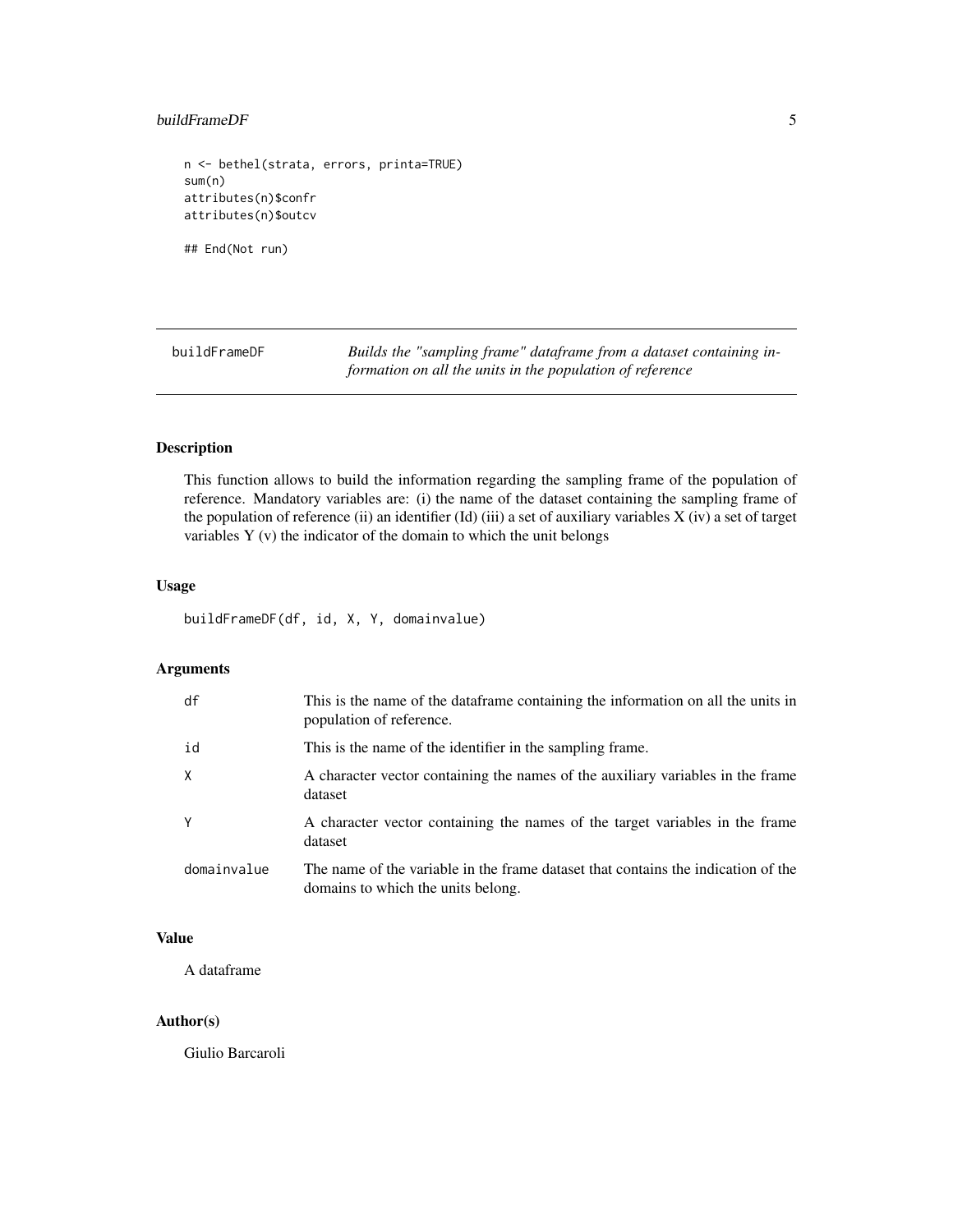#### Examples

```
## Not run:
data(swissmunicipalities)
id = "Nom"
X = c("Surfacesbois","Surfacescult")
Y = c("Pop020","Pop2040")
domainvalue = "REG"
frame <- buildFrameDF(swissmunicipalities,id,X,Y,domainvalue)
head(frame)
```
## End(Not run)

buildStrataDF *Builds the "strata" dataframe containing information on target variables Y's distributions in the different strata, starting from sample data or from a frame*

#### Description

This function allows to build the information regarding strata in the population required as an input by the algorithm of Bethel for the optimal allocation. In order to estimate means and standard deviations for target variables Y's, we need data coming from: (1) a previous round of the survey whose sample we want to plan; (2) sample data from a survey with variables that are proxy to the ones we are interested to; (3) a frame containing values of Y's variables (or proxy variables) for all the population. In all cases, each unit in the dataset must contain auxiliary information (X's variables) and also target variables Y's (or proxy variables) values: under these conditions it is possible to build the dataframe "strata", containing information on the distribution of Y's in the different strata (namely, means and standard deviations), together with information on strata (total population, if it is to be censused or not, the cost per single interview). If the information is contained in a sample dataset, a variable named WEIGHT is expected to be present. In case of a frame, no such variable is given, and the function will define a WEIGHT variable for each unit, whose value is always '1'. Missing values for each Y variable will not be taken into account in the computation of means and standard deviations (in any case, NA's can be present in the dataset). The dataframe "strata" is written to an external file (tab delimited, extension "txt"), and will be used as an input by the function "optimizeStrata".

#### Usage

buildStrataDF(dataset,model=NULL,progress=TRUE)

#### Arguments

dataset This is the name of the dataframe containing the sample data, or the frame data. It is strictly required that auxiliary information is organised in variables named as  $X1, X2, \ldots, Xm$  (there should be at least one of them) and the target variables are denoted by Y1, Y2, ... , Yn. In addition, in case of sample data, a variable named 'WEIGHT' must be present in the dataframe, containing the weigths associated to each sampling unit

<span id="page-5-0"></span>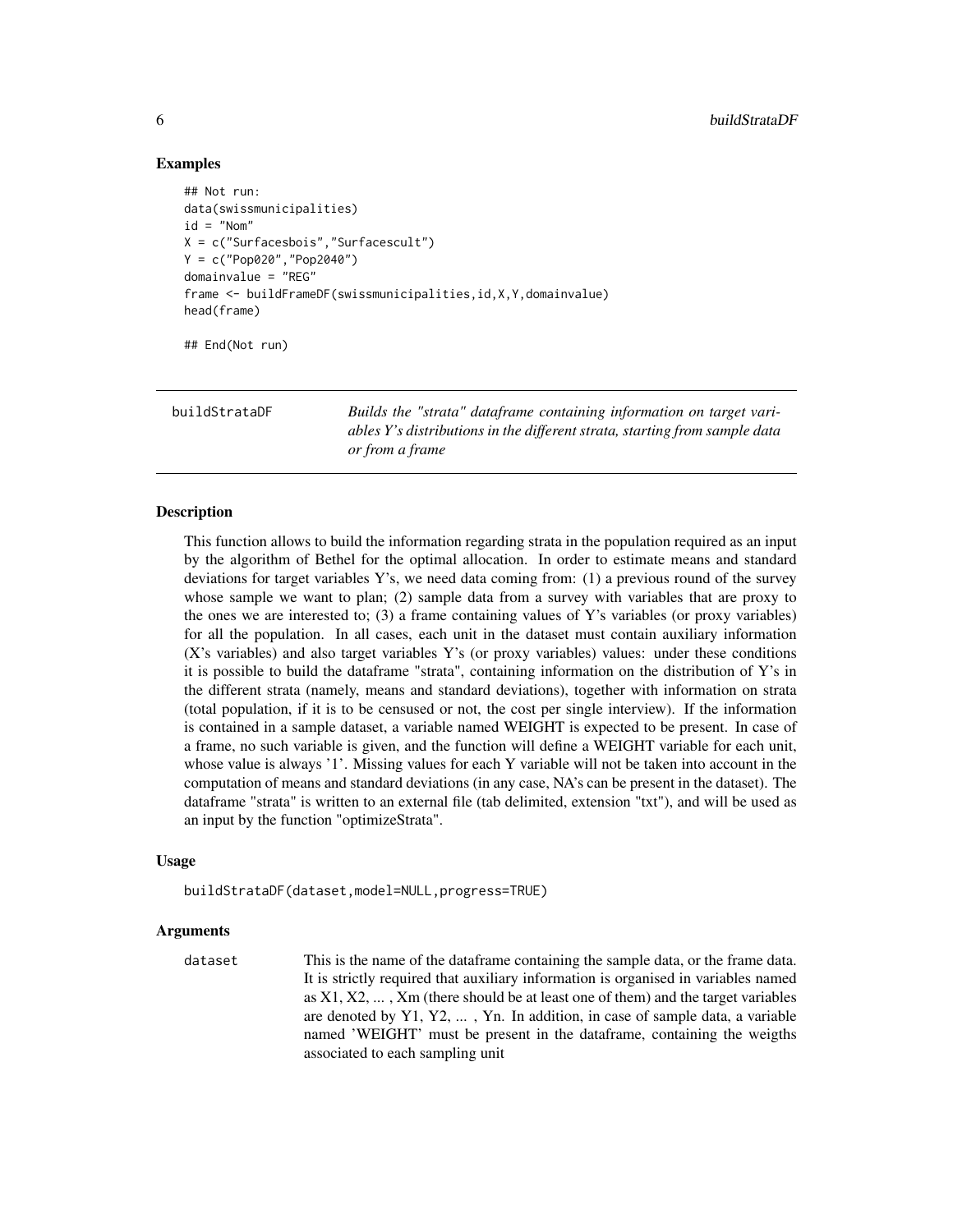#### buildStrataDF 7

| model    | In case the Y variables are not directly observed, but are estimated by means                                                      |
|----------|------------------------------------------------------------------------------------------------------------------------------------|
|          | of other explicative variables, in order to compute the anticipated variance, in-                                                  |
|          | formation on models are given by a dataframe "model" with as many rows as                                                          |
|          | the target variables. Each row contains the indication if the model is linear of                                                   |
|          | loglinear, and the values of the model parameters beta, $sig2$ , gamma ( $> 1$ in case<br>of heteroscedasticity). Default is NULL. |
| progress | If set to TRUE, a progress bar is visualised during the execution. Default is<br>TRUE.                                             |

#### Value

A dataframe containing strata

#### Author(s)

Giulio Barcaroli

#### Examples

```
## Not run:
# Plain example without model
data(swissframe)
strata <- buildStrataDF(dataset=swissframe,model=NULL)
head(strata)
# More complex example with models
library(SamplingStrata)
data(swissmunicipalities)
swiss <- swissmunicipalities[,c("HApoly","Surfacesbois","Airind","POPTOT")]
Y1 = swiss$Surfacesbois
X1 = swiss$HApoly
mod1 <- lm( Y1 ~ X1 )summary(mod1)
mod1$coefficients[2]
summary(mod1)$sigma
Y2 = swiss$Airind
X2 = swiss$POPTOT
plot(log(X2[X2>0]),log(Y2[X2>0]))
mod2 <- lm( log(Y2[X2 > 0 & Y2>0]) ~ log(X2[X2 > 0 & Y2>0]) )
summary(mod2)
mod2$coefficients[2]
summary(mod2)$sigma
swiss$id <- c(1:nrow(swiss))
swiss$dom <- 1
frame <- buildFrameDF(swiss,id="id",X="id",Y=c("HApoly","POPTOT"),domainvalue="dom")
model <- NULL
model$type[1] <- "linear"
model$beta[1] <- mod1$coefficients[2]
model$sig2[1] <- summary(mod1)$sigma
```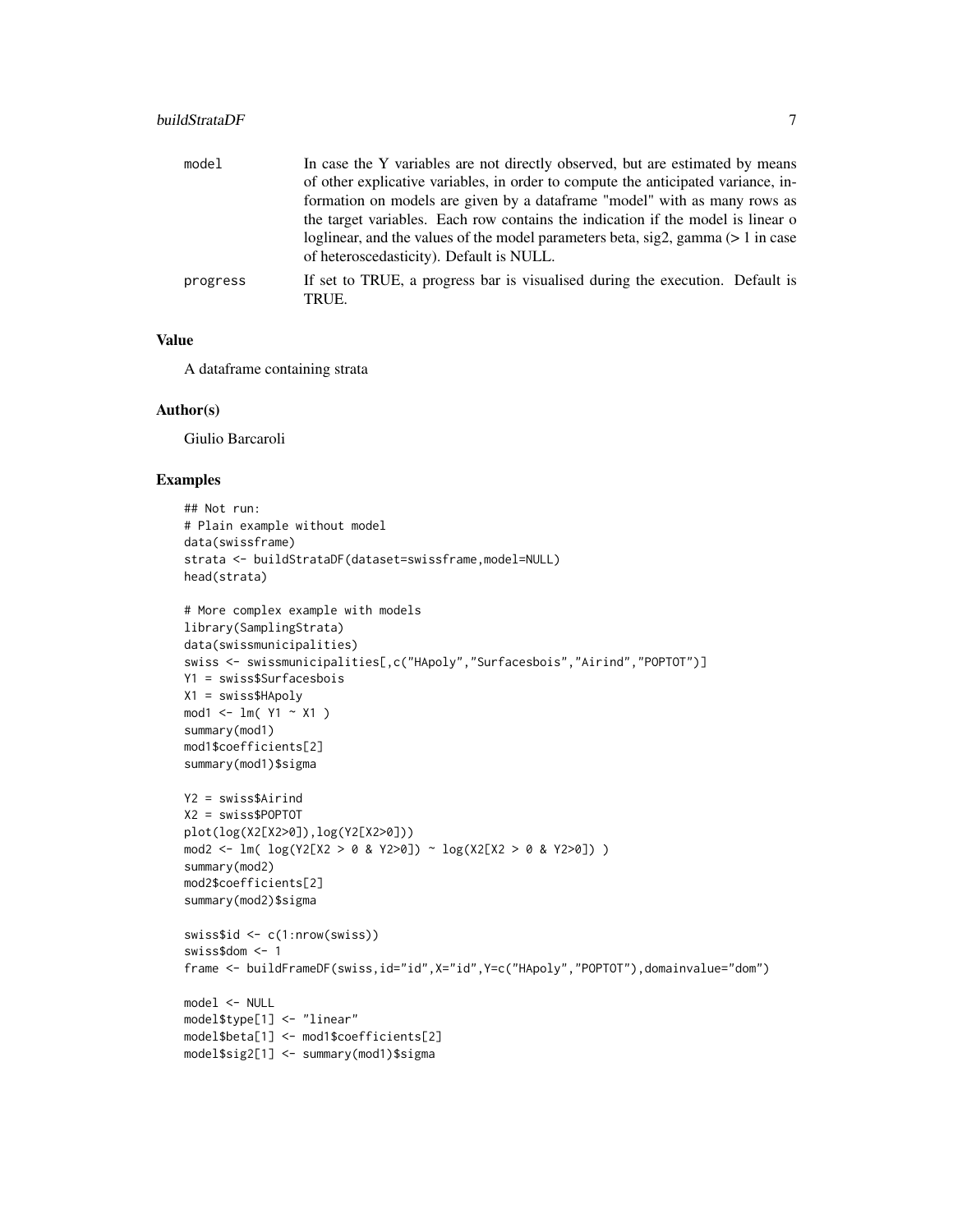```
model$gamma[1] = 2
model$type[2] <- "loglinear"
model$beta[2] <- mod2$coefficients[2]
model$sig2[2] <- summary(mod2)$sigma
model$gamma[2] = NA
model <- as.data.frame(model)
strata <- buildStrataDF(dataset=frame, model=model)
## End(Not run)
```
checkInput *Checks the inputs to the package: dataframes "errors", "strata" and "sampling frame"*

#### Description

This functions checks the internal structure of the different input dataframes ("errors", "strata" and "sampling frame"), and also the correctness of the relationships among them.

#### Usage

checkInput(errors=NULL, strata=NULL, sampframe=NULL)

#### Arguments

| errors    | Dataframe containing the precision levels expressed in terms of maximum ac-      |
|-----------|----------------------------------------------------------------------------------|
|           | ceptable coefficients of variation that estimates of target variables Y's of the |
|           | survey must comply.                                                              |
| strata    | Dataframe containing the information related to strata.                          |
| sampframe | Dataframe containing the information related to all the units belonging to the   |
|           | population of interest.                                                          |

#### Author(s)

Giulio Barcaroli

#### Examples

```
## Not run:
library(SamplingStrata)
data(swisserrors)
data(swissstrata)
data(swissframe)
checkInput(swisserrors,swissstrata,swissframe)
checkInput(strata=swissstrata,sampframe=swissframe)
checkInput(strata=swissstrata)
```
## End(Not run)

<span id="page-7-0"></span>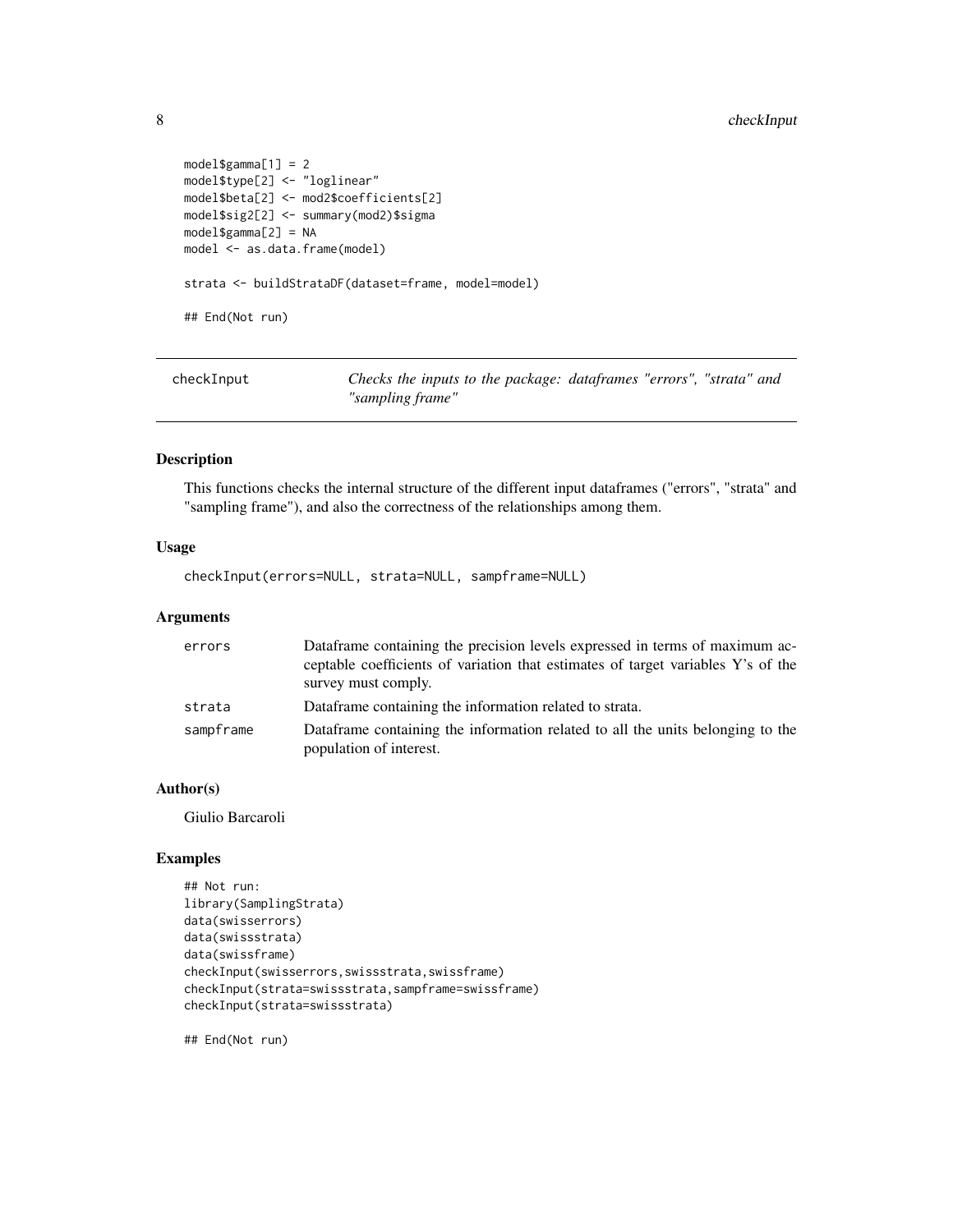<span id="page-8-0"></span>

#### Description

Dataframe containing precision levels (expressed in terms of acceptable CV's)

#### Usage

data(errors)

#### Format

The constraint data frame (errors) contains a row per each domain value with the following variables:

DOM Type of domain code (factor)

CV1 Planned coefficient of variation for first variable Y1 (numeric)

CVj Planned coefficient of variation for j-th variable Yj (numeric)

CVn Planned coefficient of variation for last variable Yn (numeric)

domainvalue Value of the domain to which the constraints refer (numeric)

#### Details

Note: the names of the variables must be the ones indicated above

#### Examples

## data(errors) ## errors

| evalSolution | Evaluation of the solution produced by the function 'optimizeStrata' |
|--------------|----------------------------------------------------------------------|
|              | by selecting a number of samples from the frame with the optimal     |
|              | stratification, and calculating average CV's on the target variables |
|              | $Y$ s.                                                               |

#### Description

The user can indicate the number of samples that must be selected by the optmized frame. First, the true values of the parameters are calculated from the frame. Then, for each sample the sampling estimates are calculated, together with the differences between them and the true values of the parameters. At the end, an estimate of the CV is produced for each target variable, in order to compare them with the precision constraints set at the beginning of the optimization process. If the flag 'writeFiles' is set to TRUE, boxplots of distribution of the CV's in the different domains are produced for each Y variable ('cv.pdf'), together with boxplot of the distributions of differences between estimates and values of the parameters in the population ('differences.pdf').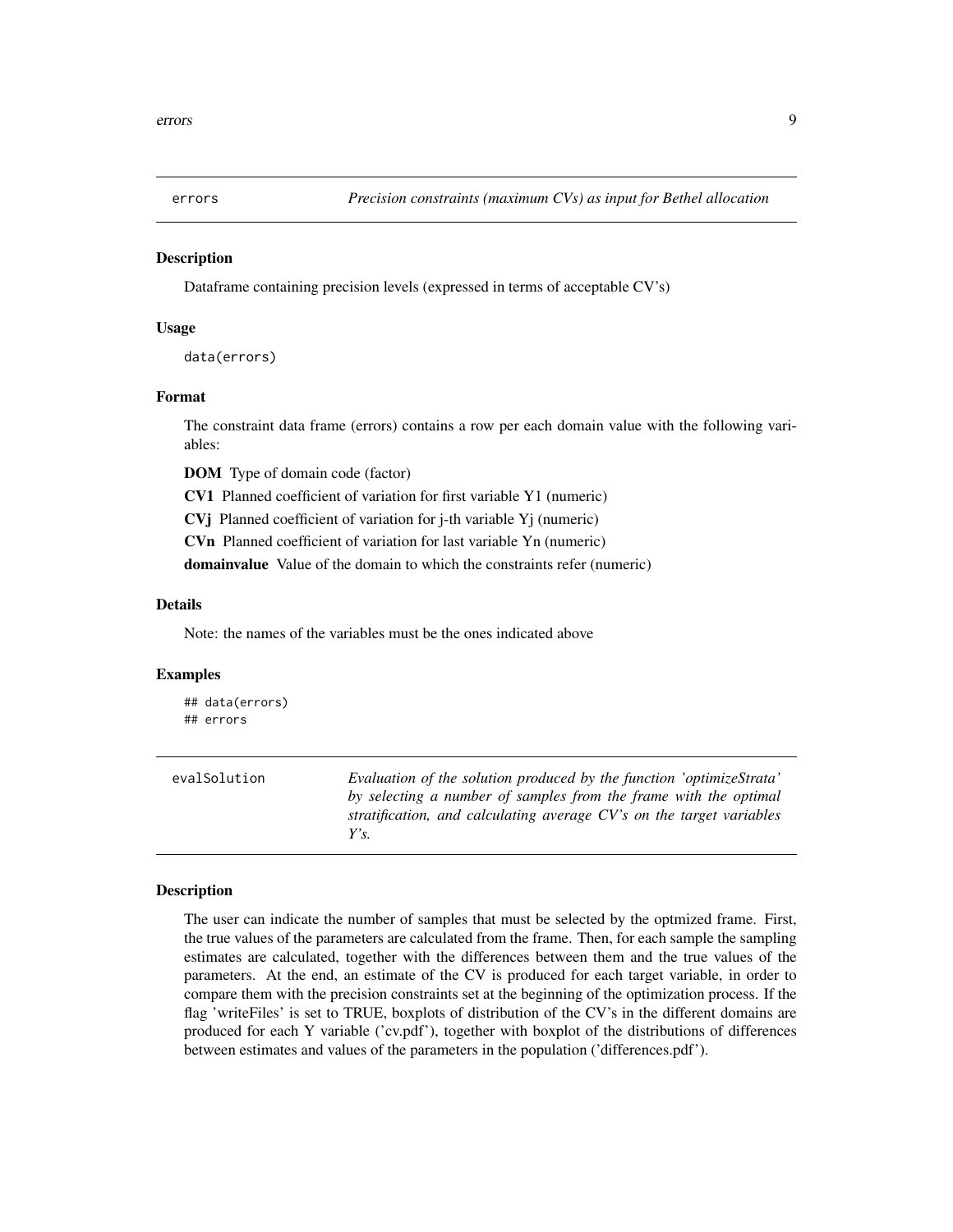#### Usage

```
evalSolution(frame,
outstrata,
nsampl=100,
cens=NULL,
writeFiles=TRUE,
progress=TRUE)
```
#### Arguments

| frame      | The frame to which the optimal stratification has been applied.                        |  |  |  |
|------------|----------------------------------------------------------------------------------------|--|--|--|
| outstrata  | The new (aggregated) strata generated by the function 'optimizeStrata'.                |  |  |  |
| nsampl     | The number of samples to be drawn from the frame.                                      |  |  |  |
| cens       | A data frame containing units to be selected in any cases.                             |  |  |  |
| writeFiles | A flag to write in the work directory the outputs of the function. Default is<br>TRUE. |  |  |  |
| progress   | If set to TRUE, a progress bar is visualised during the execution. Default is<br>TRUE. |  |  |  |

#### Value

A list containing (i) the CV distribution in the domains and (ii) the bias distribution in the domains

#### Author(s)

Giulio Barcaroli

#### Examples

```
## Not run:
library(SamplingStrata)
data(swisserrors)
data(swissstrata)
solution <- optimizeStrata (
errors = swisserrors,
strata = swissstrata,
\lambda# update sampling strata with new strata labels
newstrata <- updateStrata(swissstrata, solution, writeFiles = TRUE)
# update sampling frame with new strata labels
data(swissframe)
framenew <- updateFrame(frame=swissframe,newstrata=newstrata,writeFile=TRUE)
samp <- selectSample(framenew,solution$aggr_strata,writeFiles=TRUE)
# evaluate the current solution
results <- evalSolution(framenew, solution$aggr_strata, 10, cens=NULL, writeFiles = TRUE)
results$coeff_var
results$rel_bias
```
## End(Not run)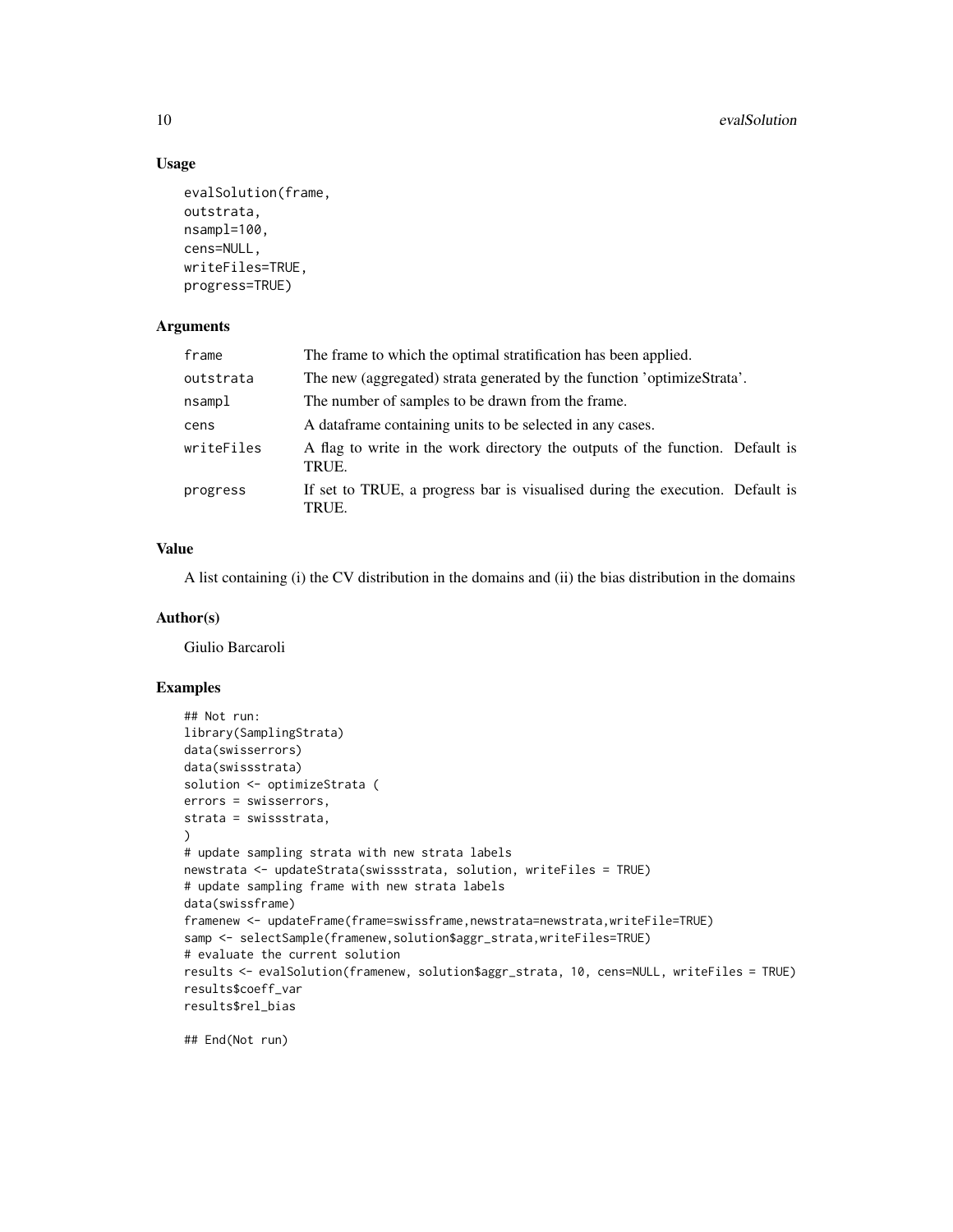<span id="page-10-0"></span>KmeansSolution *Initial solution obtained by applying kmeans clustering of atomic strata*

#### Description

In order to speed the convergence towards the optimal solution, an initial one can be given as "suggestion" to "optimizeStrata" function. The function "KmeansSolution" produces this initial solution using the k-means algorithm by clustering atomic strata on the basis of the values of the means of target variables in them. Also, if the parameter "nstrata" is not indicated, the optimal number of clusters is determined inside each domain, and the overall solution is obtained by concatenating optimal clusters obtained in domains. The result is a dataframe with two columns: the first indicates the clusters, the second the domains.

#### Usage

```
KmeansSolution(strata,
               errors,
               nstrata=NA,
         minnumstrat=2,
               maxclusters = NA,
               showPlot=TRUE)
```
#### Arguments

| strata      | The (mandatory) dataframe containing the information related to atomic strata.                                                                                                 |
|-------------|--------------------------------------------------------------------------------------------------------------------------------------------------------------------------------|
| errors      | The (mandatory) dataframe containing the precision constraints on target vari-<br>ables.                                                                                       |
| nstrata     | Number of aggregate strata (if NULL, it is optimized by varying the number of<br>cluster from 2 to half number of atomic strata). Default is NA.                               |
| minnumstrat | Minimum number of units to be selected in each stratum. Default is 2.                                                                                                          |
| maxclusters | Maximum number of clusters to be considered in the execution of kmeans algo-<br>rithm. If not indicated it will be set equal to the number of atomic strata divided<br>by $2.$ |
| showPlot    | Allows to visualise on a plot the different sample sizes for each number of ag-<br>gregate strata. Default is TRUE.                                                            |

#### Value

A dataframe containing the solution

#### Author(s)

Giulio Barcaroli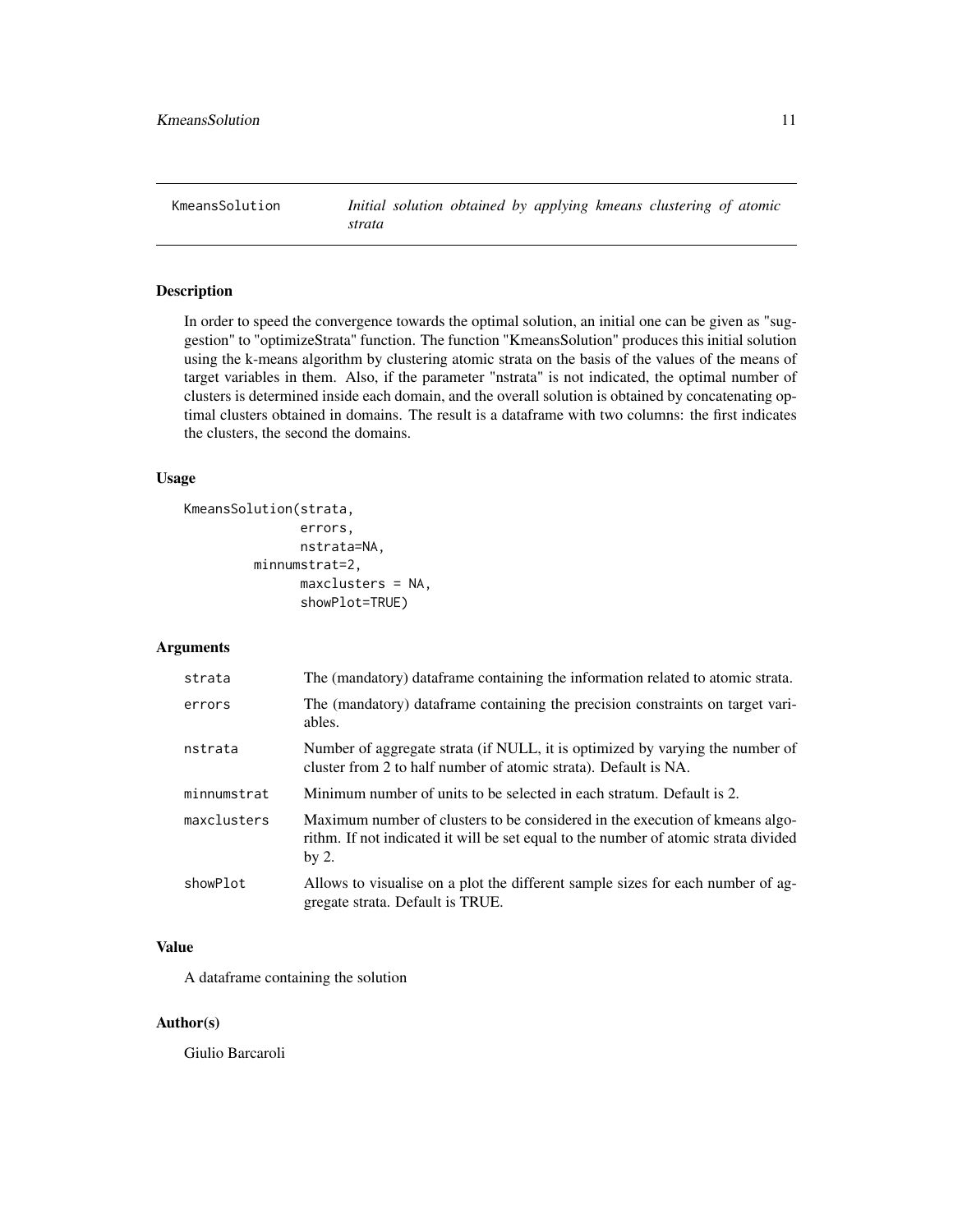12 nations and the contract of the contract of the contract of the contract of the contract of the contract of the contract of the contract of the contract of the contract of the contract of the contract of the contract of

#### Examples

```
## Not run:
library(SamplingStrata)
data(swisserrors)
data(swissstrata)
# suggestion
solutionKmean <- KmeansSolution(strata=swissstrata,
errors=swisserrors,
nstrata=NA,
showPlot=TRUE)
# optimisation of sampling strata
solution <- optimizeStrata (
 errors = swisserrors,
 strata = swissstrata,
  suggestions = solutionKmean
\lambda## End(Not run)
```
nations *Dataset 'nations'*

#### Description

Dataset containing data on 207 countries (from 'nations.txt' in Rcmdr, with missing values imputed)

#### Usage

data(nations)

#### Format

A data frame with 207 observations on the following variables:

Country Name of the country

TFR Total Fertility Rate

contraception Rate of women making use of contraceptive means

infant.mortality Infant mortality rate

GDP Gross Domestic Product (\$ per capita)

region Continent (description)

Continent Continent (code)

#### Source

Rcmdr package

<span id="page-11-0"></span>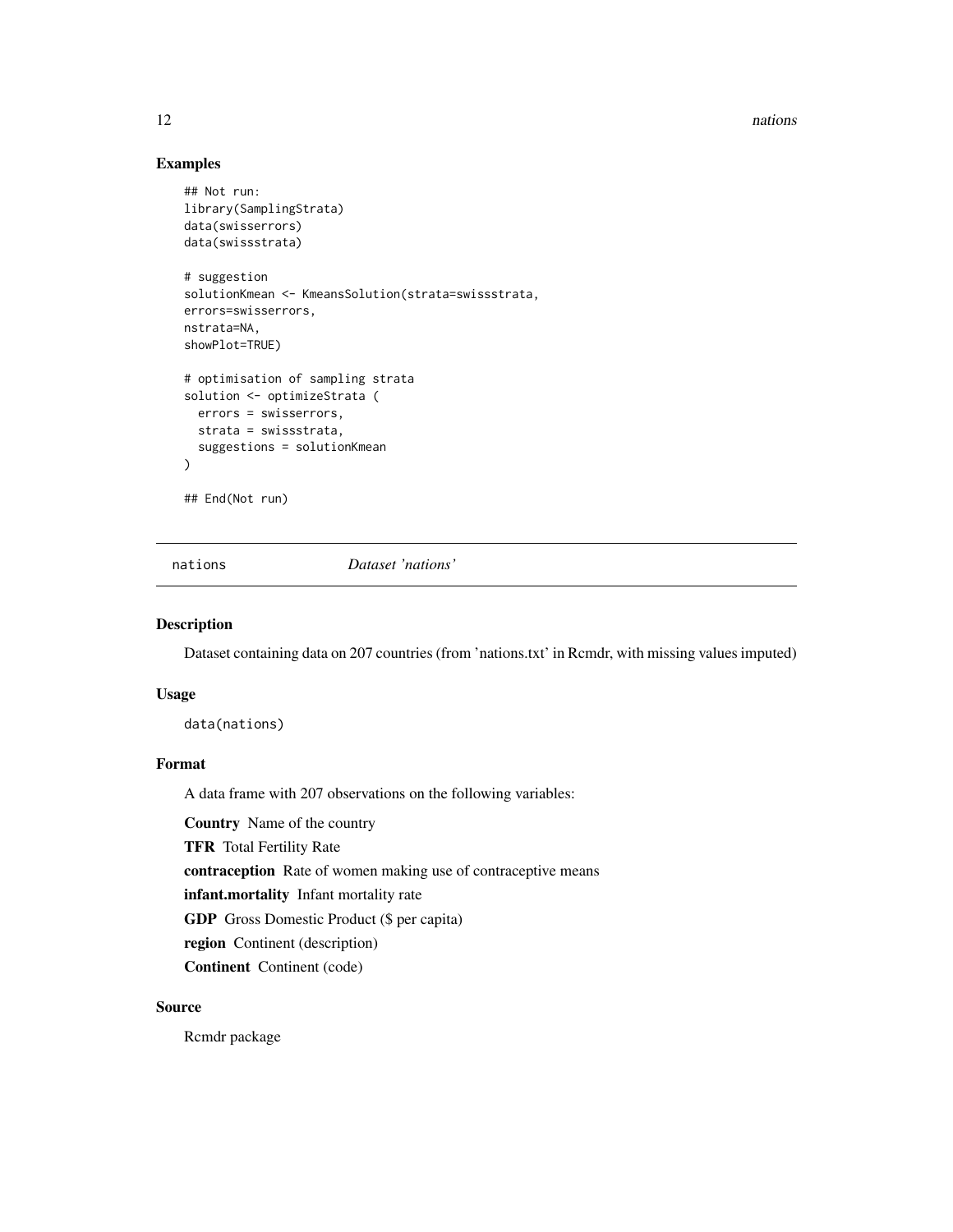<span id="page-12-0"></span>

#### Description

This function runs a set of other functions to optimise the stratification of a sampling frame

#### Usage

```
optimizeStrata(
errors ,
strata ,
cens = NULL,
strcens = FALSE,
alldomains = TRUE,
dom = NULL,initialStrata = NA,
addStrataFactor = 0.0,
minnumstr = 2,
iter = 50,
pops = 20,mut_chance = NA,
elitism_rate = 0.2,
highvalue = 1e+08,
suggestions = NULL,
realAllocation = TRUE,
writeFiles = FALSE,
showPlot = TRUE,
parallel = TRUE,
cores
\mathcal{L}
```
#### Arguments

| errors  | This is the (mandatory) dataframe containing the precision levels expressed in<br>terms of maximum expected value of the Coefficients of Variation related to<br>target variables of the survey.                                                                                                                                  |
|---------|-----------------------------------------------------------------------------------------------------------------------------------------------------------------------------------------------------------------------------------------------------------------------------------------------------------------------------------|
| strata  | This is the (mandatory) data frame containing the information related to "atomic"<br>strata, i.e. the strata obtained by the Cartesian product of all auxiliary variables<br>X's. Information concerns the identifiability of strata (values of X's) and vari-<br>ability of Y's (for each Y, mean and standard error in strata). |
| cens    | This the (optional) dataframe containing the takeall strata, those strata whose<br>units must be selected in whatever sample. It has same structure than "strata"<br>dataframe.                                                                                                                                                   |
| strcens | Flag (TRUE/FALSE) to indicate if takeall strata do exist or not. Default is<br>FALSE.                                                                                                                                                                                                                                             |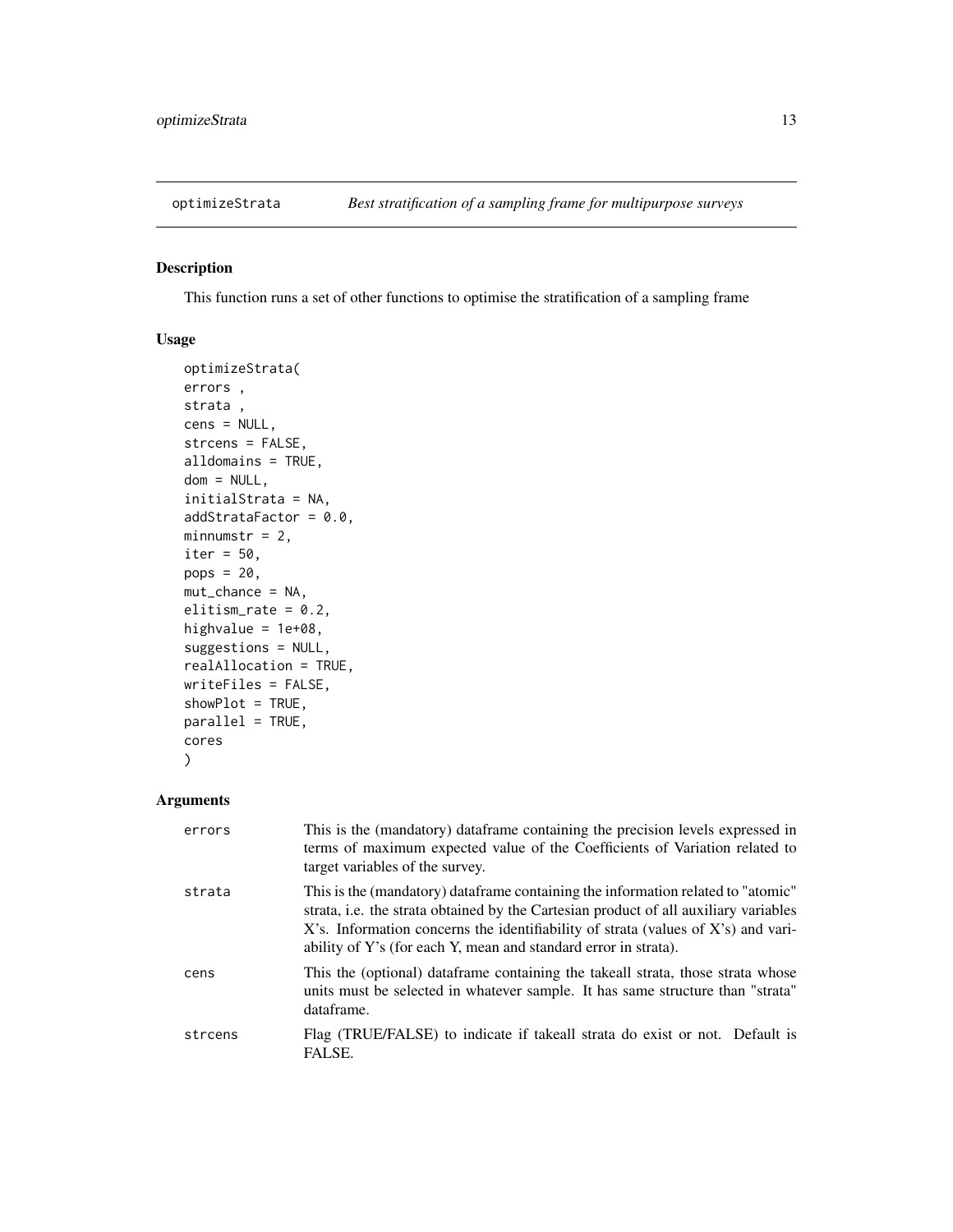| alldomains      | Flag (TRUE/FALSE) to indicate if the optimization must be carried out on all<br>domains (default is TRUE). If it is set to FALSE, then a value must be given to<br>parameter 'dom'.                                                                                                                                                                                                                                                                                                                |  |  |  |  |
|-----------------|----------------------------------------------------------------------------------------------------------------------------------------------------------------------------------------------------------------------------------------------------------------------------------------------------------------------------------------------------------------------------------------------------------------------------------------------------------------------------------------------------|--|--|--|--|
| dom             | Indicates the domain on which the optimization must be carried. It is an inte-<br>ger value that has to be internal to the interval $(1 \le$ > number of domains). If<br>'alldomains' is set to TRUE, it is ignored.                                                                                                                                                                                                                                                                               |  |  |  |  |
| initialStrata   | This is the initial limit on the number of strata in the different domains for each<br>solution. Default is NA, and in this case it is set equal to the number of atomic<br>strata in each domain.                                                                                                                                                                                                                                                                                                 |  |  |  |  |
| addStrataFactor |                                                                                                                                                                                                                                                                                                                                                                                                                                                                                                    |  |  |  |  |
|                 | This parameter indicates the probability that at each mutation the number of<br>strata may increase with respect to the current value. Default is 0.0.                                                                                                                                                                                                                                                                                                                                             |  |  |  |  |
| minnumstr       | Indicates the minimum number of units that must be allocated in each stratum.<br>Default is 2.                                                                                                                                                                                                                                                                                                                                                                                                     |  |  |  |  |
| iter            | Indicated the maximum number of iterations (= generations) of the genetic al-<br>gorithm. Default is 50.                                                                                                                                                                                                                                                                                                                                                                                           |  |  |  |  |
| pops            | The dimension of each generations in terms of individuals. Default is 20.                                                                                                                                                                                                                                                                                                                                                                                                                          |  |  |  |  |
| mut_chance      | Mutation chance: for each new individual, the probability to change each single<br>chromosome, i.e. one bit of the solution vector. High values of this parameter<br>allow a deeper exploration of the solution space, but a slower convergence, while<br>low values permit a faster convergence, but the final solution can be distant from<br>the optimal one. Default is NA, in correspondence of which it is computed as<br>$1/(vars+1)$ where vars is the length of elements in the solution. |  |  |  |  |
| elitism_rate    | This parameter indicates the rate of better solutions that must be preserved from<br>one generation to another. Default is 0.2 (20)                                                                                                                                                                                                                                                                                                                                                                |  |  |  |  |
| highvalue       | Parameter for genetic algorithm. In should not be changed                                                                                                                                                                                                                                                                                                                                                                                                                                          |  |  |  |  |
| suggestions     | Optional parameter for genetic algorithm that indicates a suggested solution to<br>be introduced in the initial population. The most convenient is the one found by<br>the function "KmeanSolution". Default is NULL.                                                                                                                                                                                                                                                                              |  |  |  |  |
|                 | realAllocation If FALSE, the allocation is based on INTEGER values; if TRUE, the allocation<br>is based on REAL values. Default is TRUE.                                                                                                                                                                                                                                                                                                                                                           |  |  |  |  |
| writeFiles      | Indicates if the various dataframes and plots produced during the execution have<br>to be written in the working directory. Default is FALSE.                                                                                                                                                                                                                                                                                                                                                      |  |  |  |  |
| showPlot        | Indicates if the plot showing the trend in the value of the objective function has<br>to be shown or not. In parallel = TRUE, this defaults to FALSE Default is TRUE.                                                                                                                                                                                                                                                                                                                              |  |  |  |  |
| parallel        | Should the analysis be run in parallel. Default is TRUE.                                                                                                                                                                                                                                                                                                                                                                                                                                           |  |  |  |  |
| cores           | If the analysis is run in parallel, how many cores should be used. If not specified<br>n-1 of total available cores are used OR if number of domains $\lt$ (n-1) cores, then<br>number of cores equal to number of domains are used.                                                                                                                                                                                                                                                               |  |  |  |  |

## Value

A list containing (1) the vector of the solution and (2) the optimal aggregated strata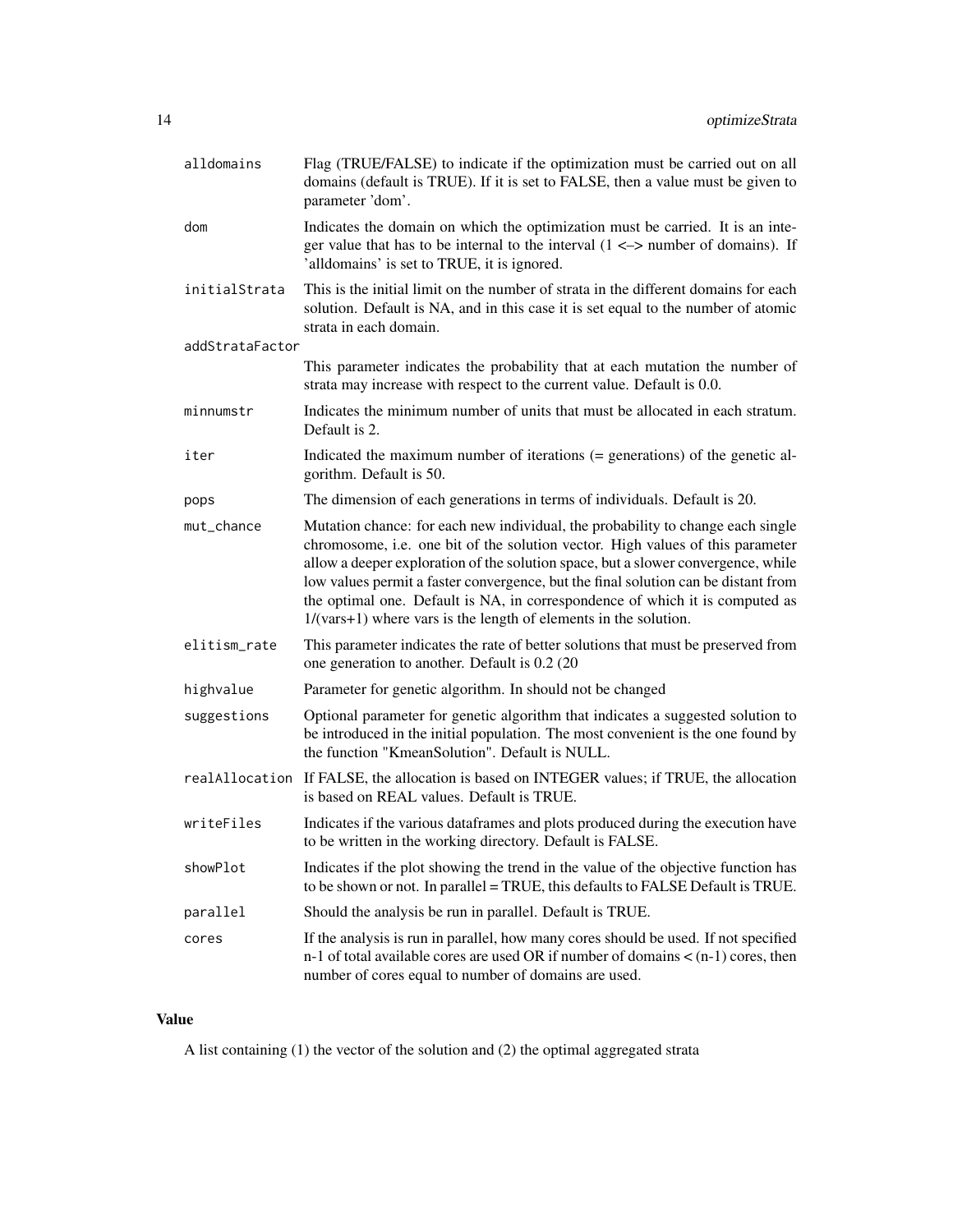#### <span id="page-14-0"></span>plotSamprate 15

#### Author(s)

Giulio Barcaroli

#### Examples

```
## Not run:
library(SamplingStrata)
data(swissframe)
data(swisserrors)
data(swissstrata)
# optimisation of sampling strata
solution <- optimizeStrata (
   errors = swisserrors,
   strata = swissstrata,
   cens = NULL,
   strcens = FALSE,
   initialStrata = NA,
   addStrataFactor = 0.01,
   minnumstr = 2,
   iter = 60,
   pops = 20,
   mut_chance = NA,
    elitism_rate = 0.2,
   highvalue = 100000000,
    suggestions = NULL,
realAllocation = TRUE,
writeFiles = FALSE,
showPlot = TRUE)
sum(ceiling(solution$aggr_strata$SOLUZ))
head(solution$aggr_strata)
## End(Not run)
```
plotSamprate *Plotting sampling rates in the different strata for each domain in the solution.*

#### Description

Once the optimization step has been carried out, by applying this function it is possible to obtain the visualization of the proportion of sampling units in the different strata for each domain in the obtained solution.

#### Usage

plotSamprate(solution, dom)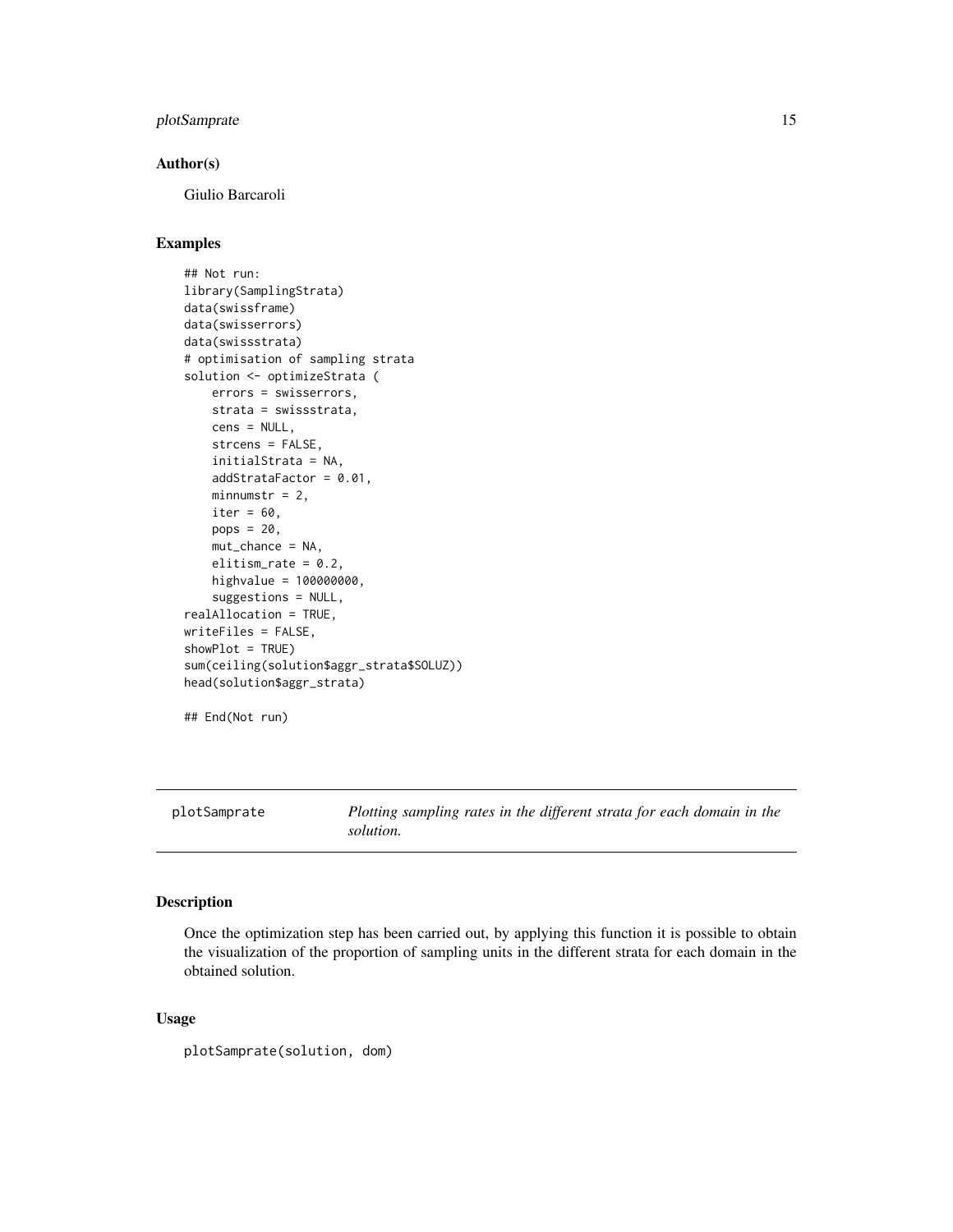<span id="page-15-0"></span>16 selectSample

#### Arguments

| solution | Solution obtained by executing optimizeStrata |
|----------|-----------------------------------------------|
| dom      | Identification of the domain                  |

#### Value

Plot

#### Examples

```
## Not run:
library(SamplingStrata)
data(swisserrors)
data(swissstrata)
# optimisation of sampling strata
solution <- optimizeStrata (
   errors = swisserrors,
    strata = swissstrata,
\mathcal{L}# plot of the sampling rates in strata
for (i in (1:length(unique(swissstrata$DOM1)))) plotSamprate(solution, i)
```
## End(Not run)

selectSample *Selection of a stratified sample from the frame with srswor method*

#### Description

Once optimal stratification has been obtained, and a new frame has been built by assigning to the units of the old one the new strata labels (by means of "updateFrame" function), it is possible to select a stratified sample from the frame with the simple random sampling without replacement (srswor) method. The result of the execution of "selectSample" function is a dataframe containing the selected units, with their weights (inverse of the probabilities of inclusion). It is possible to output this dataframe in a .csv file. One more .csv file is produced ("sampling\_check"), containing coeherence checks between (a) population in frame strata (b) population in optimised strata (c) planned units to be selected in optimised strata (d) actually selected units (e) sum of weights in each stratum

#### Usage

```
selectSample(frame, outstrata, writeFiles = FALSE,verbatim=TRUE)
```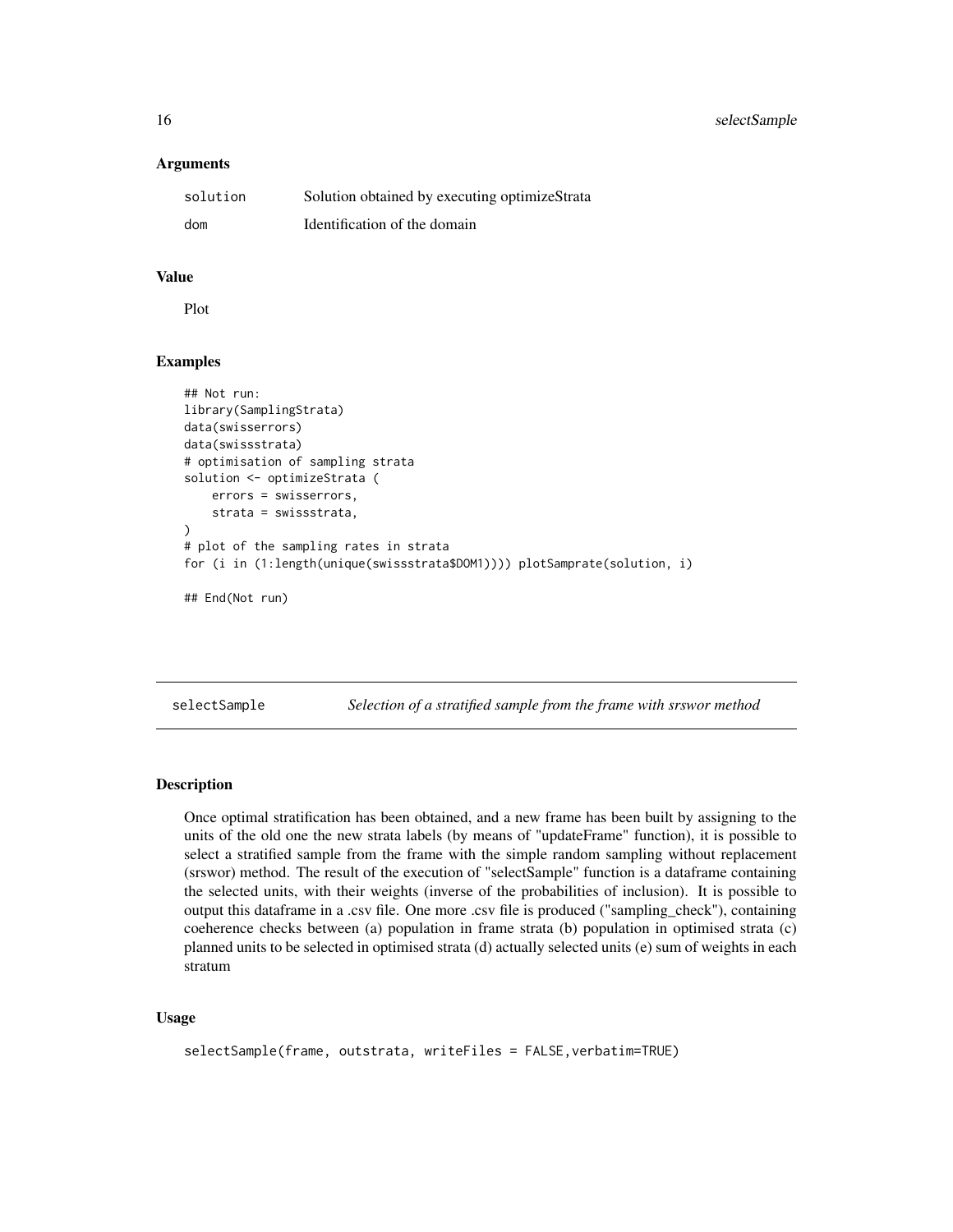#### <span id="page-16-0"></span>Arguments

| frame      | This is the (mandatory) dataframe containing the sampling frame, as it has been<br>modified by the execution of the "updateFrame" function.                                                                      |
|------------|------------------------------------------------------------------------------------------------------------------------------------------------------------------------------------------------------------------|
| outstrata  | This is the (mandatory) data frame containing the information related to resulting<br>stratification obtained by the execution of "optimizeStrata" function. It should<br>coincide with 'solution\$aggr_strata'. |
| writeFiles | Indicates if at the end of the processing the resulting strata will be outputted in<br>a delimited file. Default is "FALSE".                                                                                     |
| verbatim   | Indicates if information on the drawn sample must be printed or not. Default is<br>"TRUE".                                                                                                                       |

#### Value

A dataframe containing the sample

#### Author(s)

Giulio Barcaroli with contribution from Diego Zardetto

#### Examples

```
## Not run:
library(SamplingStrata)
data(swisserrors)
data(swissstrata)
# optimisation of sampling strata
solution <- optimizeStrata (
   errors = swisserrors,
   strata = swissstrata
\mathcal{L}# updating sampling strata with new strata labels
newstrata <- updateStrata(swissstrata, solution)
# updating sampling frame with new strata labels
data(swissframe)
framenew <- updateFrame(frame=swissframe,newstrata=newstrata)
# selection of sample
sample <- selectSample(frame=framenew,outstrata=solution$aggr_strata)
head(sample)
```
## End(Not run)

selectSampleSystematic

*Selection of a stratified sample from the frame with systematic method*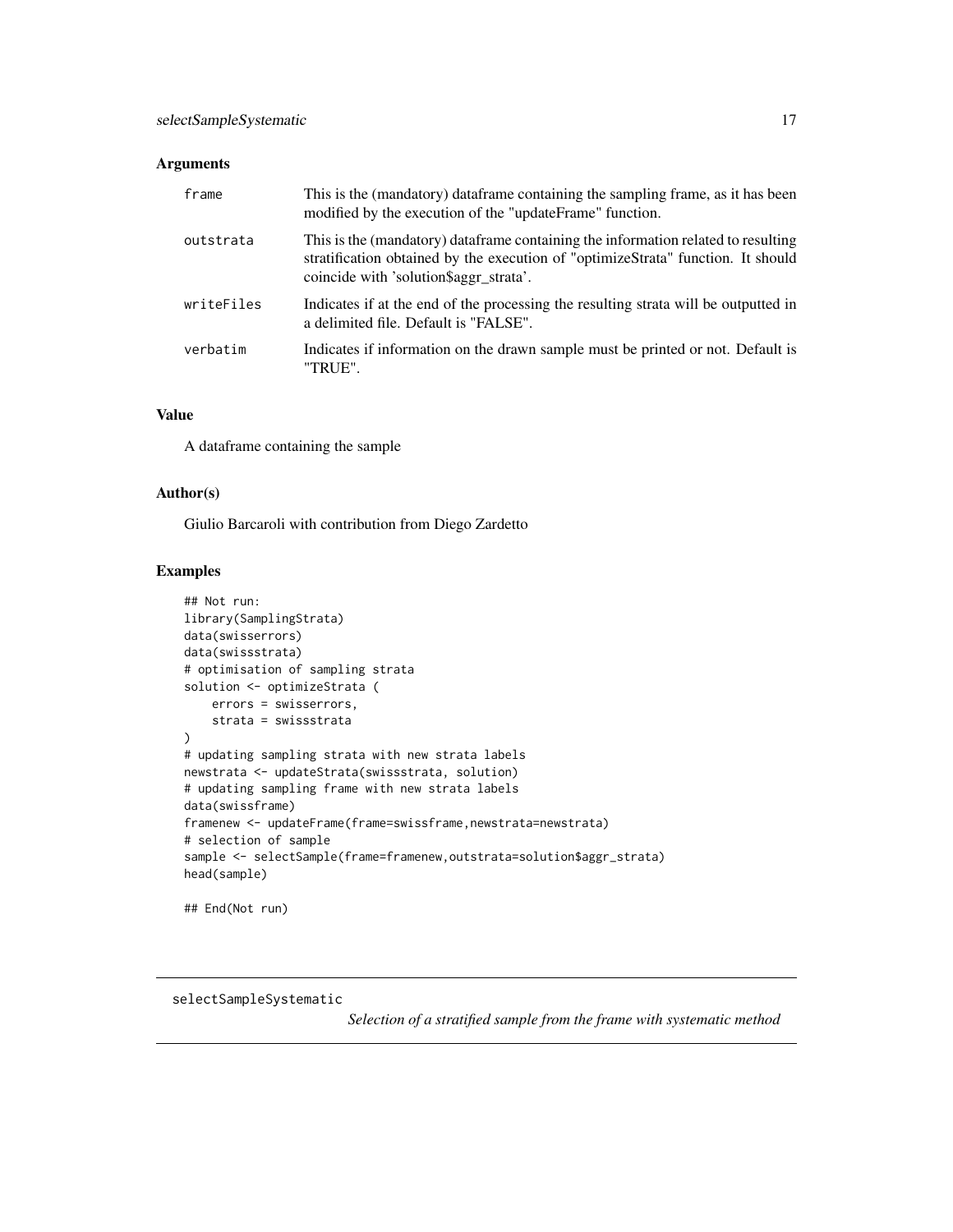#### Description

Once optimal stratification has been obtained, and a new frame has been built by assigning to the units of the old one the new stratum labels (by means of "updateFrame" function), it is possible to select a stratified sample from the frame with the systematic method, that is a selection that begins selecting the first unit by an initial ramndomly chosen starting point, and proceeding in selecting other units by adding an interval that is the inverse of the sampling rate in the stratum.

This selection method can be useful if associated to a particular ordering of the selection frame, where the ordering variable(s) can be considered as additional stratum variable(s).

The result of the execution of "selectSampleSystematic" function is a dataframe containing selected units, with the probabilities of inclusion. It is possible to output this dataframe in a .csv file. One more .csv file is produced ("sampling\_check"), containing coeherence checks between (a) population in frame strata (b) population in optimised strata (c) planned units to be selected in optimised strata (d) actually selected units (e) sum of weights in each stratum

#### Usage

```
selectSampleSystematic(frame,
```

```
outstrata,
sortvariable = NULL,
writeFiles = FALSE,
verbatim=TRUE)
```
#### Arguments

| frame        | This is the (mandatory) dataframe containing the sampling frame, as it has been<br>modified by the execution of the "updateFrame" function. Name of stratum<br>variable must be 'strato'.                      |
|--------------|----------------------------------------------------------------------------------------------------------------------------------------------------------------------------------------------------------------|
| outstrata    | This is the (mandatory) dataframe containing the information related to resulting<br>stratification obtained by the execution of "optimizeStrata" function. Name of<br>stratum variable must be 'strato'.      |
| sortvariable | This is the name of the variable to be used as ordering variable inside each<br>stratum before proceeding to the systematic selection. It must be previously<br>added to the selection frame. Default is NULL. |
| writeFiles   | Indicates if at the end of the processing the resulting strata will be outputted in<br>a delimited file. Default is "FALSE".                                                                                   |
| verbatim     | Indicates if information on the drawn sample must be printed or not. Default is<br>"TRUE".                                                                                                                     |

#### Value

A dataframe containing the sample

#### Author(s)

Giulio Barcaroli with contribution from Diego Zardetto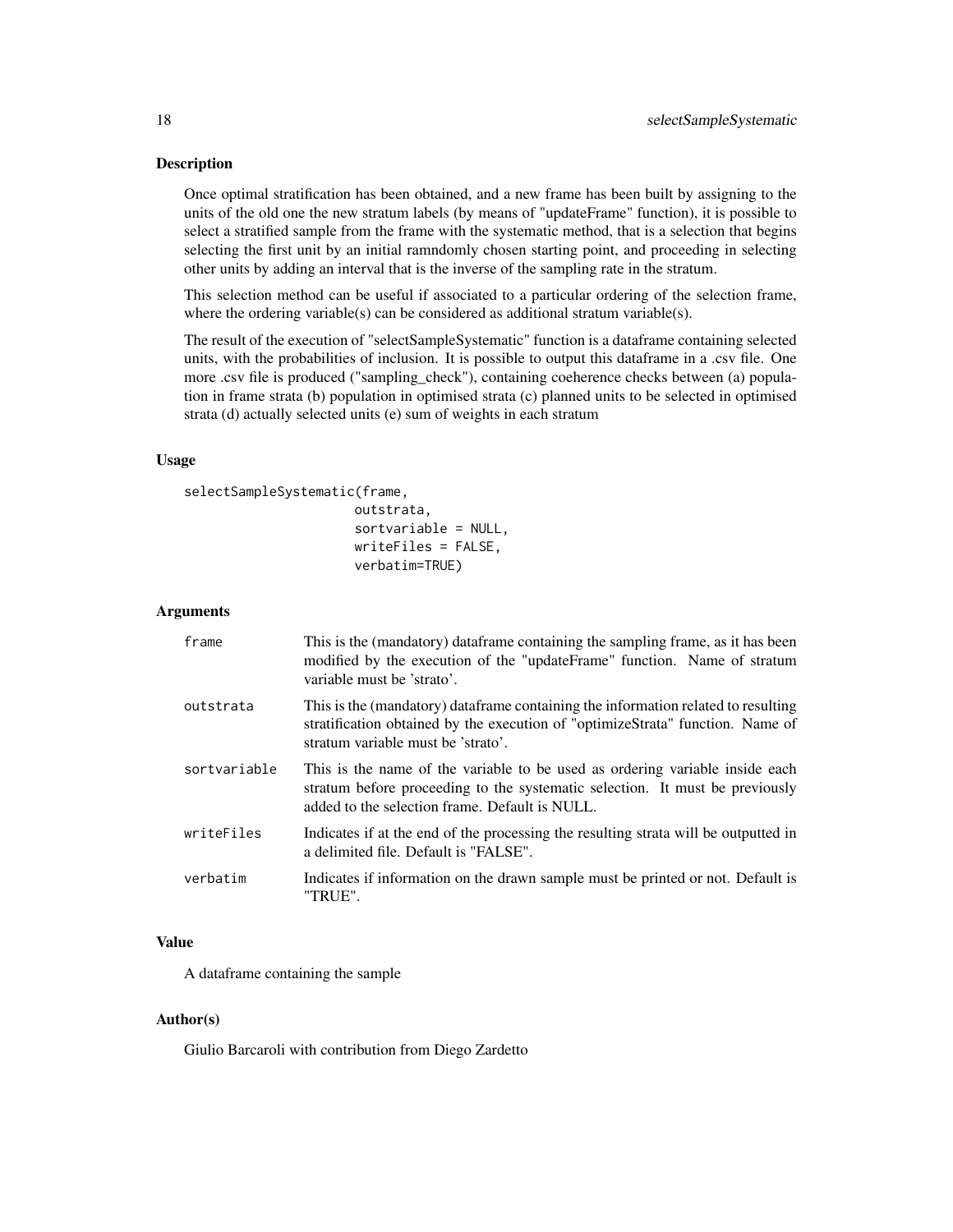<span id="page-18-0"></span>strata and the strate of the strategies of the strategies of the strategies of the strategies of the strategies of the strategies of the strategies of the strategies of the strategies of the strategies of the strategies of

#### Examples

```
#
# The following example is realistic, but is time consuming
#
## Not run:
library(SamplingStrata)
data(swisserrors)
data(swissstrata)
# optimisation of sampling strata
solution <- optimizeStrata (
    errors = swisserrors,
    strata = swissstrata)
# updating sampling strata with new strata labels
newstrata <- updateStrata(swissstrata, solution)
# updating sampling frame with new strata labels
data(swissframe)
framenew <- updateFrame(frame=swissframe,newstrata=newstrata)
# adding variable "POPTOT" to framenew
data("swissmunicipalities")
framenew <- merge(framenew,swissmunicipalities[,c("REG","Nom","POPTOT")],
                  by.x=c("REG","ID"),by.y=c("REG","Nom"))
# selection of sample with systematic method
sample <- selectSampleSystematic(frame=framenew,
outstrata=solution$aggr_strata,
sortvariable="POPTOT")
head(sample)
## End(Not run)
```
strata *Dataframe containing information on strata in the frame*

#### **Description**

Dataframe containing information on strata in the frame

#### Usage

data(strata)

#### Format

The strata data frame (strata) contains a row per stratum with the following variables:

stratum Identifier of the stratum (numeric)

N Number of population units in the stratum (numeric)

X1 Value of first auxiliary variable X1 in the stratum (factor)

Xi Value of i-th auxiliary variable Xi in the stratum (factor)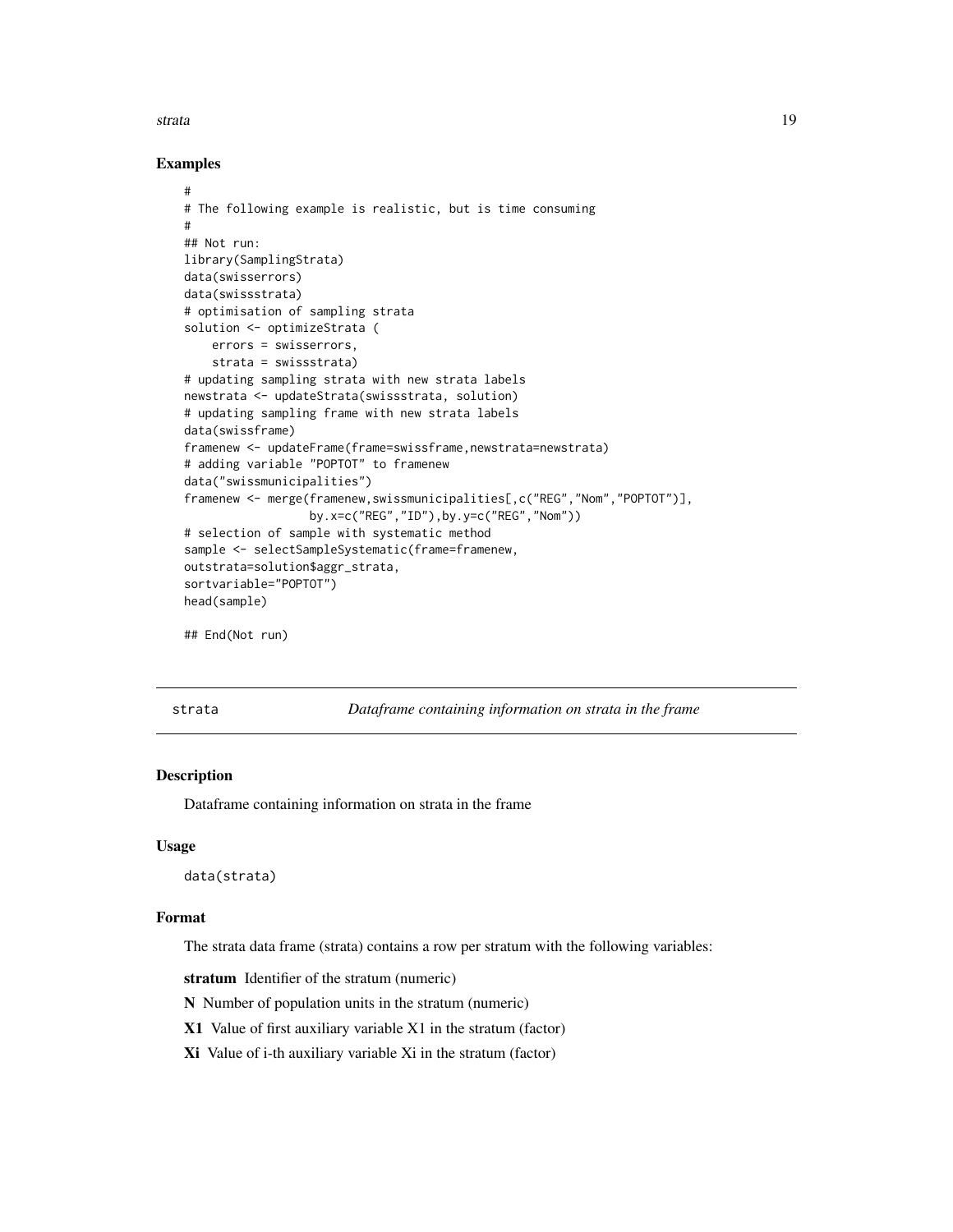- <span id="page-19-0"></span>Xk Value of last auxiliary variable Xk in the stratum (factor)
- M1 Mean in the stratum of the first variable Y1 (numeric)
- Mj Mean in the stratum of the j-th variable Yt (numeric)
- Mn Mean in the stratum of the last variable Y (numeric)
- S1 Standard deviation in the stratum of the first variable Y (numeric)
- Sj Standard deviation in the stratum of the j-th variable Yt (numeric)
- Sn Standard deviation in the stratum of the last variable Y (numeric)
- cens Flag (1 indicates a take all straum, 0 a sampling stratum) (numeric) Default =  $0$
- cost Cost per interview in each stratum. Default = 1 (numeric)
- DOM1 Value of domain to which the stratum belongs (factor or numeric)

#### Details

Note: the names of the variables must be the ones indicated above

#### Examples

```
# data(strata)
# head(strata)
```
swisserrors *Precision constraints (maximum CVs) as input for Bethel allocation*

#### Description

Dataframe containing precision levels (expressed in terms of acceptable CV's)

#### Usage

data(errors)

#### Format

The constraint data frame (swisserrors) contains a row per each domain value with the following variables:

DOM Type of domain code (factor)

- CV1 Planned coefficient of variation for first variable Y1 (number of men and women aged between 0 and 19) (numeric)
- CV2 Planned coefficient of variation for second variable Y2 (number of men and women aged between 20 and 39) (numeric)
- CV3 Planned coefficient of variation for third variable Y3 (number of men and women aged between 40 and 64) (numeric)
- CV4 Planned coefficient of variation for forth variable Y4 (number of men and women aged between 65 and over) (numeric)

#### domainvalue Value of the domain to which the constraints refer (numeric)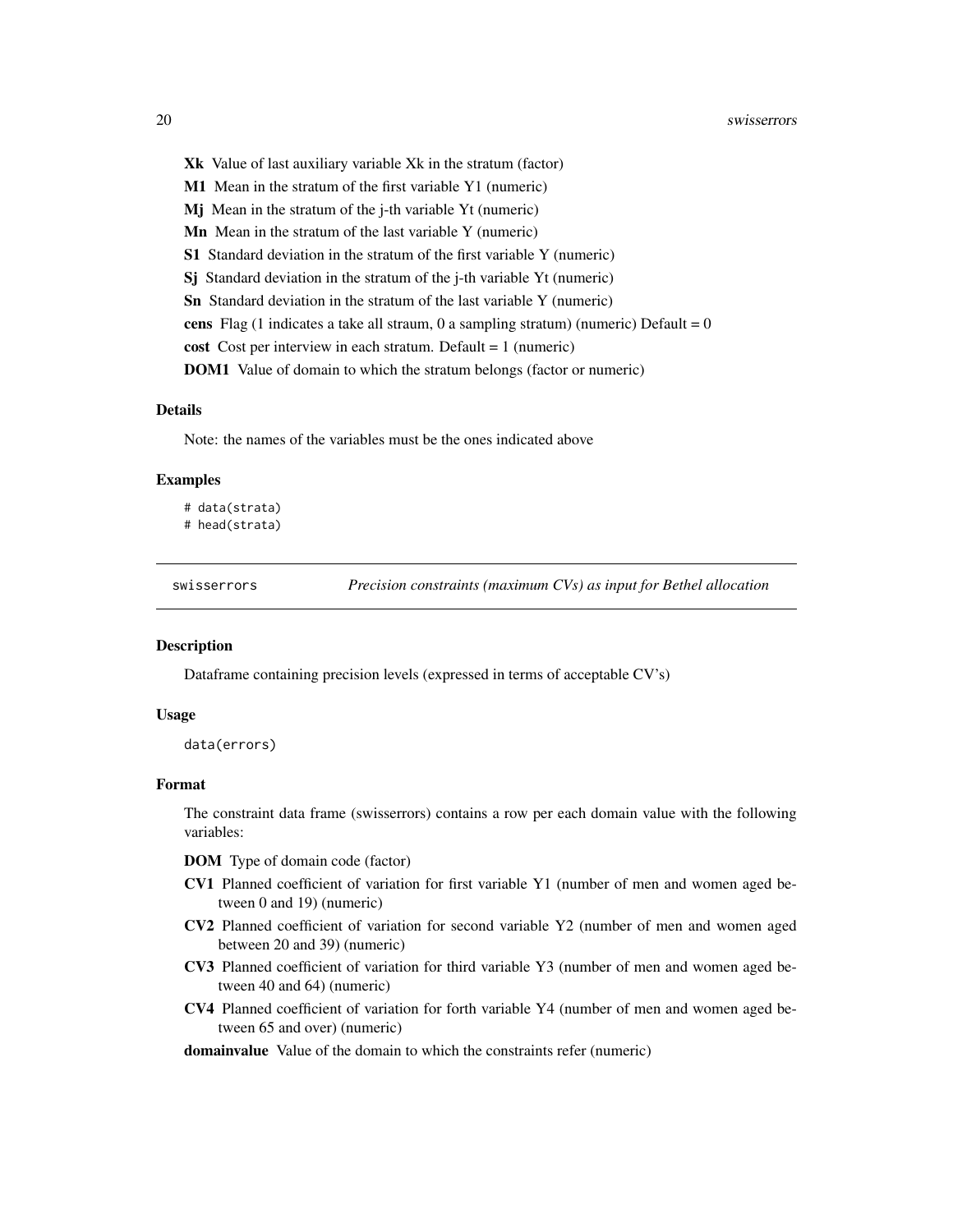#### <span id="page-20-0"></span>swissframe 21

#### Examples

```
## data(swisserrors)
## swisserrors
```

| swissframe | Dataframe containing information on all units in the population of ref- |
|------------|-------------------------------------------------------------------------|
|            | erence that can be considered as the final sampling unit (this example  |
|            | <i>is related to Swiss municipalities</i> )                             |

#### Description

Dataframe containing information on all municipalities in Swiss (it is a derivation of dataframe "swissmunicipalities" in "sampling" package)

#### Usage

data(swissframe)

#### Format

The "swissframe" dataframe contains a row per each Swiss municipality with the following variables:

progr Progressive associated to the frame unit (numeric)

id Name of the frame unit (character)

X1 Classes of total population in the municipality (factor with 18 values)

X2 Classes of wood area in the municipality (factor with 3 values)

X3 Classes of area under cultivation in the municipality (factor with 3 values)

X4 Classes of mountain pasture area in the municipality (factor with 3 values)

X5 Classes of area with buildings in the municipality (factor with 3 values)

X6 Classes of industrial area in the municipality (factor with 3 values)

Y1 Number of men and women aged between 0 and 19 (numeric)

Y2 Number of men and women aged between 20 and 39 (numeric)

Y3 Number of men and women aged between 40 and 64 (numeric)

Y4 Number of men and women aged between 65 and over (numeric)

domainvalue Value of domain to which the municipality belongs (factor or numeric)

#### Examples

#data(swissframe) #head(strata)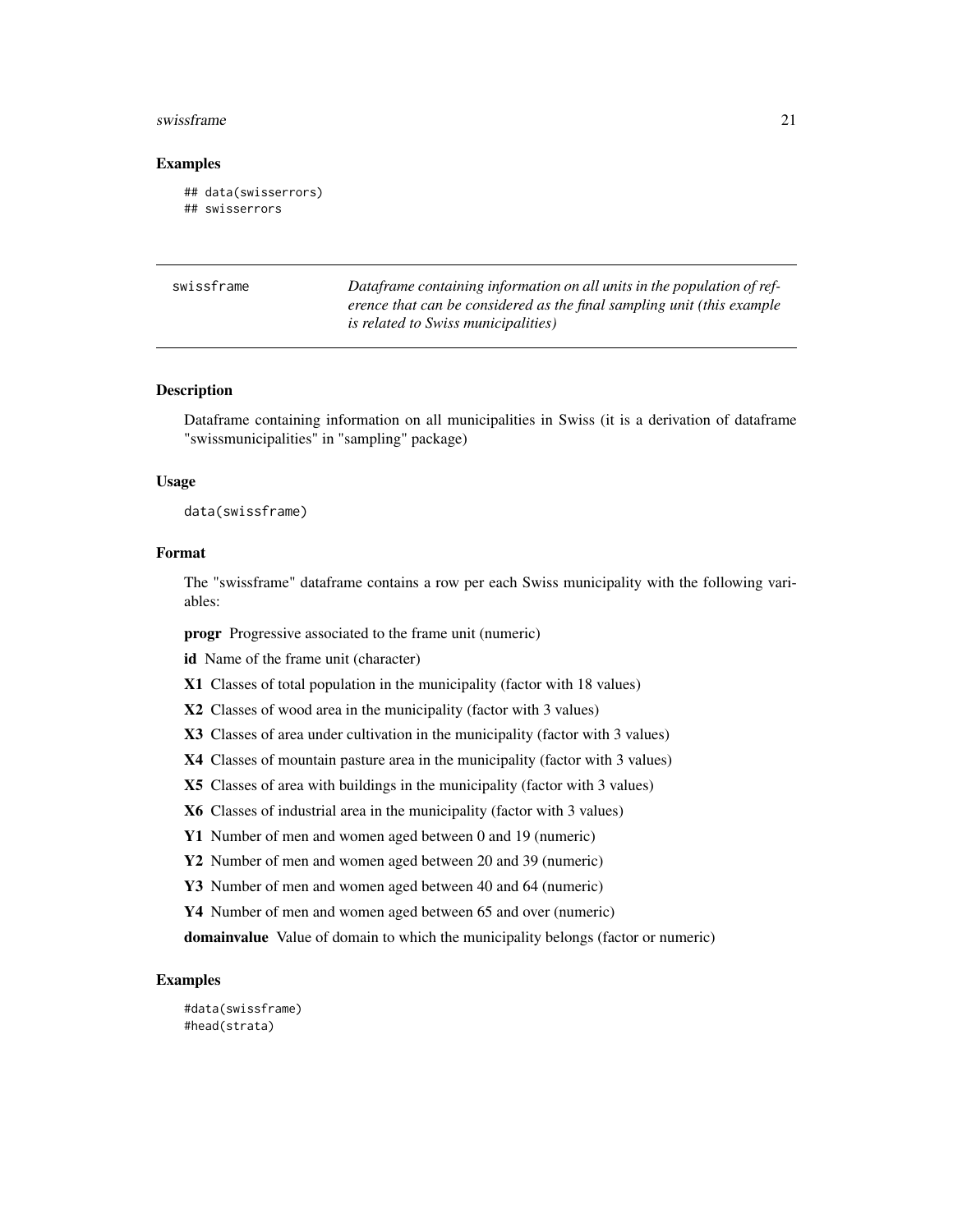<span id="page-21-0"></span>swissmunicipalities *The Swiss municipalities population*

#### Description

This population provides information about the Swiss municipalities in 2003.

#### Usage

data(swissmunicipalities)

#### Format

A data frame with 2896 observations on the following 22 variables:

CT Swiss canton. REG Swiss region. COM municipality number. Nom municipality name. HApoly municipality area. Surfacesbois wood area. Surfacescult area under cultivation. Alp mountain pasture area. Airbat area with buildings. Airind industrial area. P00BMTOT number of men. P00BWTOT number of women. Pop020 number of men and women aged between 0 and 19. Pop2040 number of men and women aged between 20 and 39. Pop4065 number of men and women aged between 40 and 64. Pop65P number of men and women aged between 65 and over. H00PTOT number of households. H00P01 number of households with 1 person. H00P02 number of households with 2 persons. H00P03 number of households with 3 persons. H00P04 number of households with 4 persons. POPTOT total population.

#### Source

Swiss Federal Statistical Office.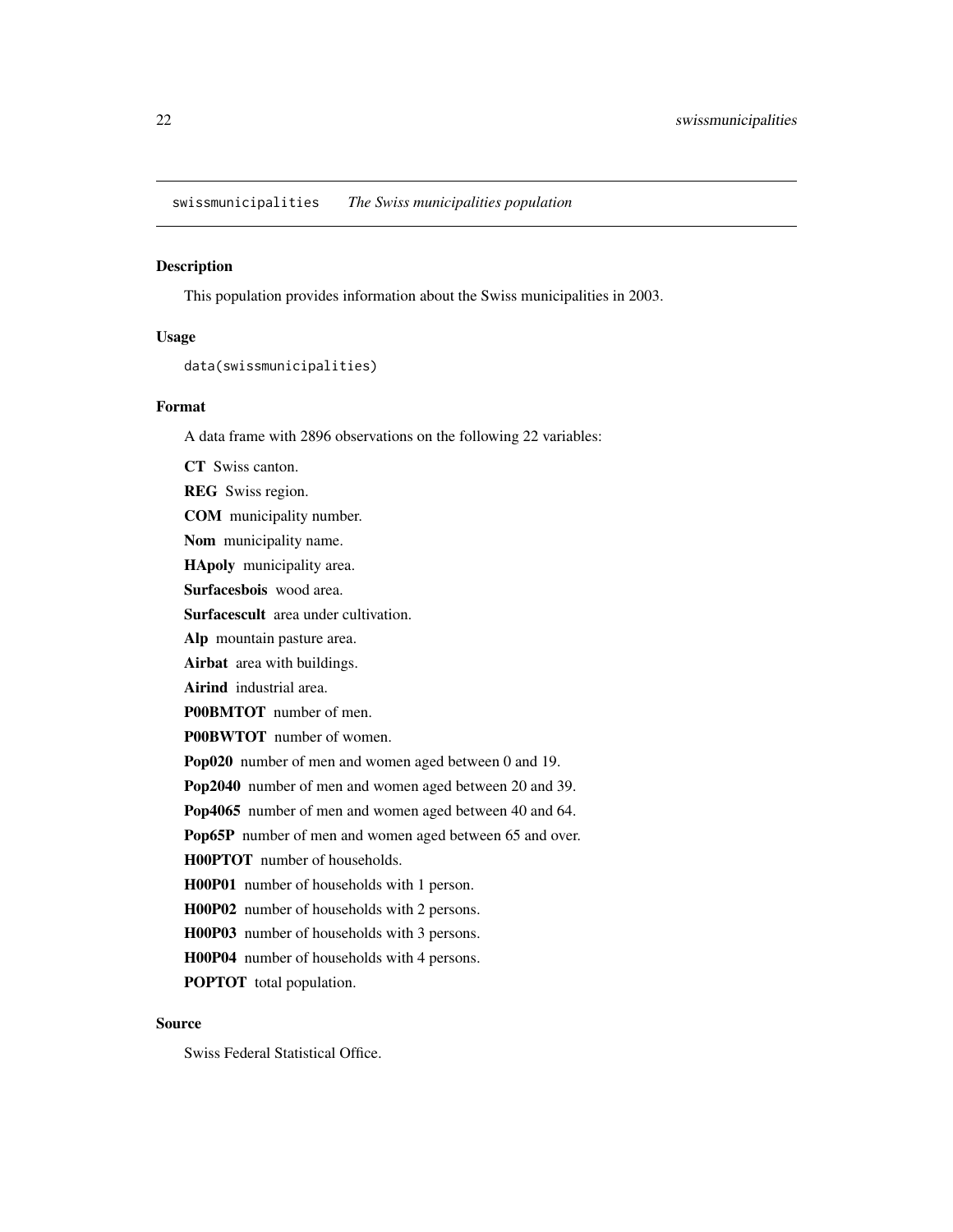#### <span id="page-22-0"></span>swissstrata 23

#### Examples

```
# data(swissmunicipalities)
```

```
# hist(swissmunicipalities$POPTOT)
```

| swissstrata | Dataframe containing information on strata in the swiss municipali- |
|-------------|---------------------------------------------------------------------|
|             | <i>ties frame</i>                                                   |

#### **Description**

Dataframe containing information on strata in the swiss municipalities frame

#### Usage

data(swissframe)

#### Format

The "swissstrata" dataframe contains a row per stratum with the following variables:

STRATO Identifier of the stratum (character)

- N Number of population units in the stratum (numeric)
- X1 Classes of total population in the municipality (factor with 18 values)
- X2 Classes of wood area in the municipality (factor with 3 values)
- X3 Classes of area under cultivation in the municipality (factor with 3 values)
- X4 Classes of mountain pasture area in the municipality (factor with 3 values)
- X5 Classes of area with buildings in the municipality (factor with 3 values)
- X6 Classes of industrial area in the municipality (factor with 3 values)
- M1 Mean in the stratum of Y1 (number of men and women aged between 0 and 19)(numeric)
- M2 Mean in the stratum of Y2 (number of men and women aged between 20 and 39) (numeric)
- M3 Mean in the stratum of Y3 (number of men and women aged between 40 and 64) (numeric)
- M4 Mean in the stratum of Y4 (number of men and women aged between 64 and over) (numeric)
- S1 Standard deviation in the stratum of Y1 (number of men and women aged between 0 and 19)(numeric)
- S2 Standard deviation in the stratum of Y2 (number of men and women aged between 20 and 39) (numeric)
- S3 Standard deviation in the stratum of Y3 (number of men and women aged between 40 and 64) (numeric)
- S4 Standard deviation in the stratum of Y4 (number of men and women aged between 64 and over) (numeric)
- cens Flag (1 indicates a take all straum, 0 a sampling stratum) (numeric) Default =  $0$
- cost Cost per interview in each stratum. Default = 1 (numeric)
- DOM1 Value of domain to which the stratum belongs Default = 1 (factor or numeric)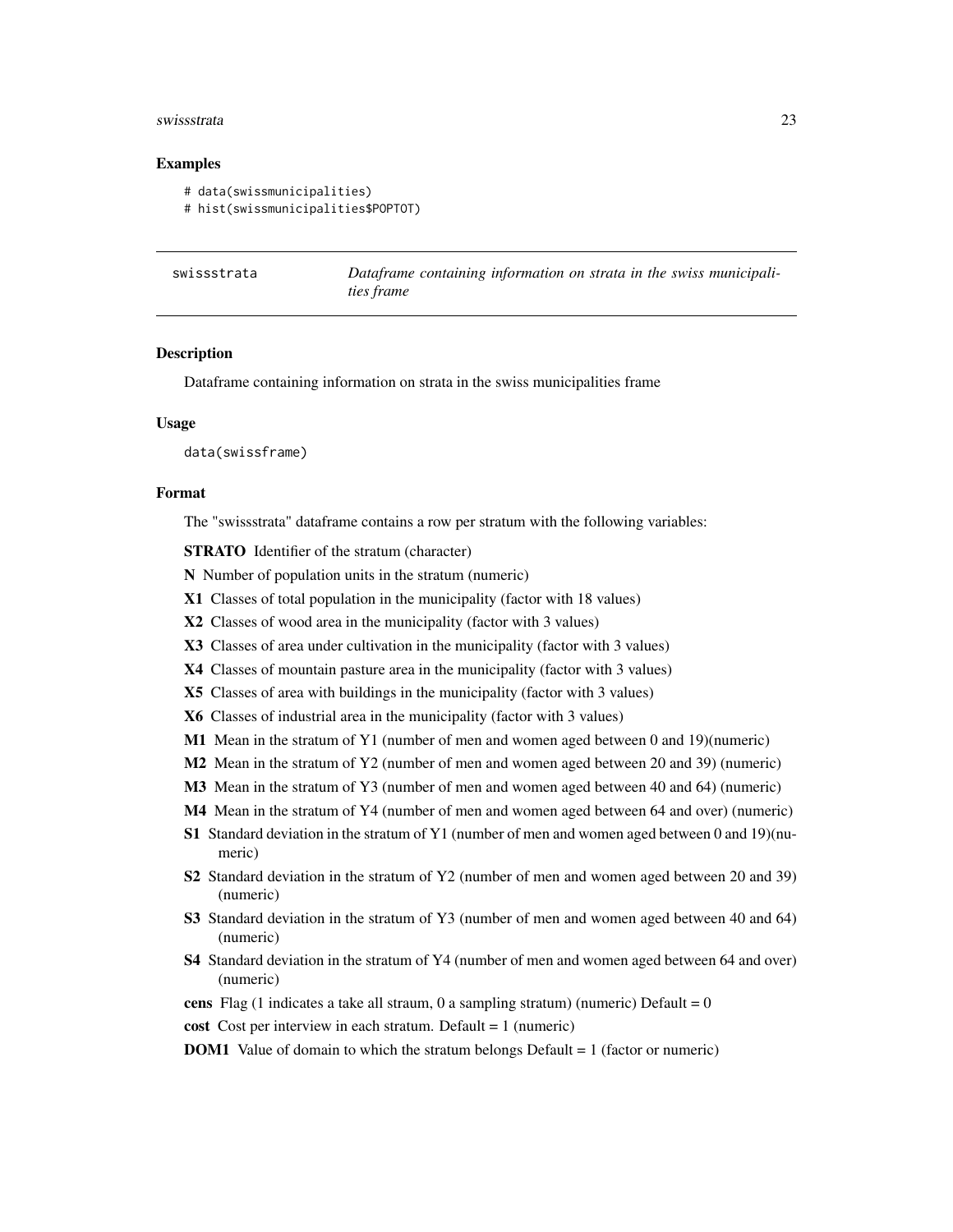#### Examples

```
# data(swissstrata)
# head(swissstrata)
```
tuneParameters *Execution and compared evaluation of optimization runs*

#### Description

This function allows to execute a number of optimization runs, varying in a controlled way the values of the parameters, in order to find their most suitable values. by comparing the resulting solutions. It can be applied only to a given domain per time. Most parameters of this function are the same than those of the function 'optimizeStrata', but they are given in a vectorial format. The length of each vector is given by the number of optimizations to be run: it is therefore possible to define different combination of values of the parameters for each execution of 'optimizeStrata'. After each optimization run, from the corrisponding optimized frame a given number of samples are drawn. For each of them, the estimates of the target variables Y's are computed ("precision"), together with the associated coefficients of variations, and the absolute differences between the values of the estimates and the true values in the population ("bias"). Information on the distribution of bias (differences) and precision (CV's) are outputted, and also boxplots for each of them are produced, in order to permit a compared evaluation of the different solutions found in the different runs. As the optimal solution is stored for each run, after the evaluation it is possible to use it directly, or as a "suggestion" for a new optimization with more iterations (in order to improve it).

#### Usage

```
tuneParameters (
noptim,
nsampl,
frame,
errors = errors,
strata = strata,
cens = NULL,
strcens = FALSE,
alldomains = FALSE,
dom = 1,
initialStrata,
addStrataFactor,
minnumstr,
iter,
pops,
mut_chance,
elitism_rate,
writeFiles
)
```
<span id="page-23-0"></span>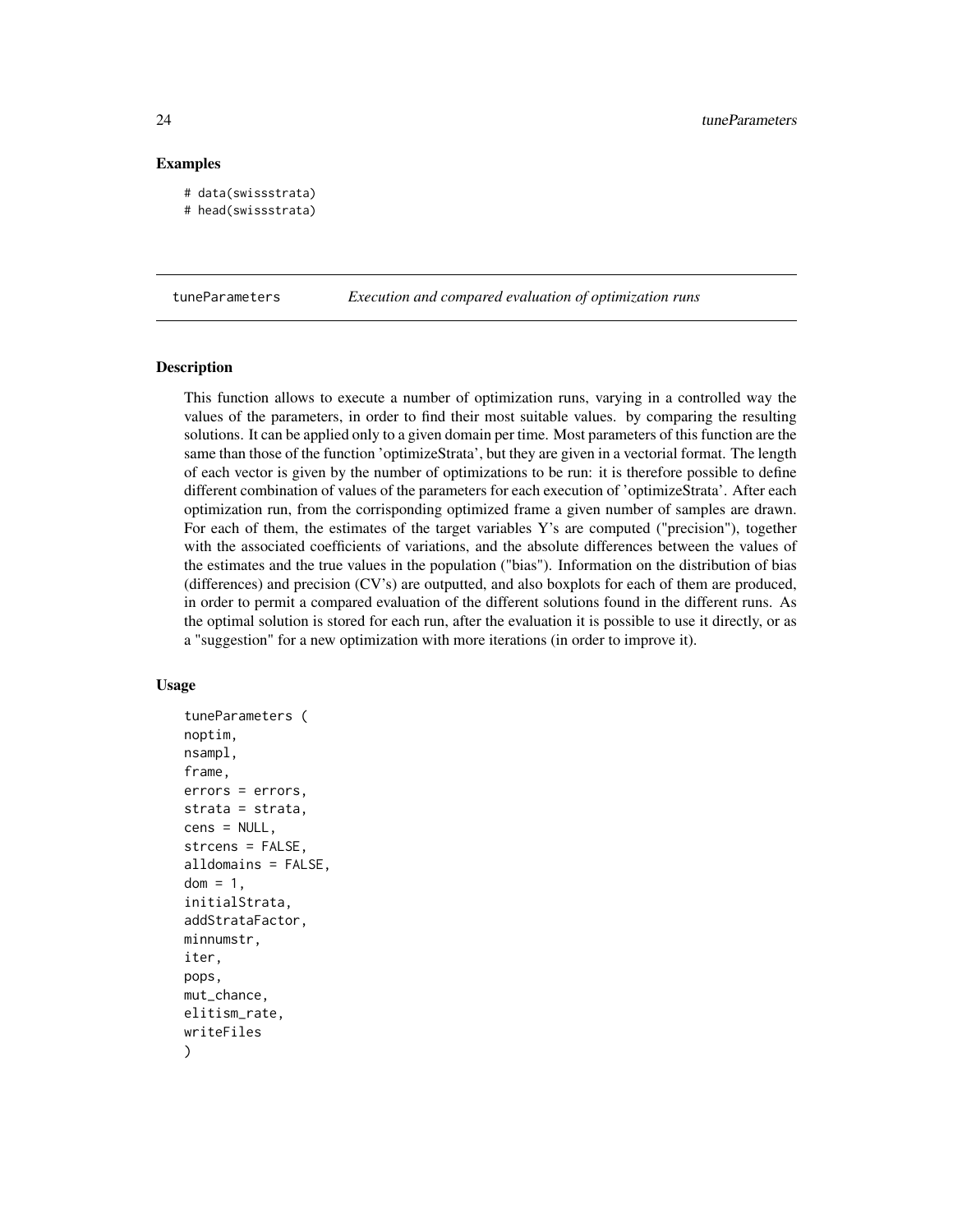### tuneParameters 25

### Arguments

| noptim          | Number of optimization runs to be performed                                                                                                                                                                                                                                                                                                  |
|-----------------|----------------------------------------------------------------------------------------------------------------------------------------------------------------------------------------------------------------------------------------------------------------------------------------------------------------------------------------------|
| nsampl          | Number of samples to be drawn from the optimized population frame after each<br>optimization                                                                                                                                                                                                                                                 |
| frame           | The (mandatory) dataframe containing the sampling frame                                                                                                                                                                                                                                                                                      |
| errors          | This is the (mandatory) dataframe containing the precision levels expressed in<br>terms of Coefficients of Variation that estimates on target variables Y's of the<br>survey must comply                                                                                                                                                     |
| strata          | This is the (mandatory) dataframe containing the information related to "atomic"<br>strata, i.e. the strata obtained by the Cartesian product of all auxiliary variables<br>X's. Information concerns the identifiability of strata (values of X's) and vari-<br>ability of Y's (for each Y, mean and standard error in strata)              |
| cens            | This the (optional) dataframe containing the takeall strata, those strata whose<br>units must be selected in whatever sample. It has same structure than "strata"<br>dataframe                                                                                                                                                               |
| strcens         | Flag (TRUE/FALSE) to indicate if takeall strata do exist or not. Default is<br><b>FALSE</b>                                                                                                                                                                                                                                                  |
| alldomains      | Flag (TRUE/FALSE) to indicate if the optimization must be carried out on all<br>domains. It must be left to its default (FALSE)                                                                                                                                                                                                              |
| dom             | Indicates the domain on which the optimization runs must be performed. It is an<br>integer value that has to be internal to the interval $(1 \le -\ge)$ number of domains).<br>It is mandatory, if not indicated, the default $(1)$ is taken.                                                                                                |
| initialStrata   | This is the initial limit on the number of strata for each solution. Default is 3000.<br>This parameter has to be given in a vectorial format, whose length is given by<br>the number of different optimisations $($ = value of parameter 'noptim' $)$                                                                                       |
| addStrataFactor |                                                                                                                                                                                                                                                                                                                                              |
|                 | This parameter indicates the probability that at each mutation the number of<br>strata may increase with respect to the current value. Default is 0.01 (1 This<br>parameter has to be given in a vectorial format, whose length is given by the<br>number of different optimisations ( = value of parameter 'noptim')                        |
| minnumstr       | Indicates the minimum number of units that must be allocated in each stratum.<br>Default is 2. This parameter has to be given in a vectorial format, whose length is<br>given by the number of different optimisations $($ = value of parameter 'noptim' $)$                                                                                 |
| iter            | Indicated the maximum number of iterations (= generations) of the genetic algo-<br>rithm. Default is 20. This parameter has to be given in a vectorial format, whose<br>length is given by the number of different optimisations $($ = value of parameter<br>'noptim')                                                                       |
| pops            | The dimension of each generations in terms of individuals. Default is 50. This<br>parameter has to be given in a vectorial format, whose length is given by the<br>number of different optimisations ( = value of parameter 'noptim')                                                                                                        |
| mut_chance      | Mutation chance: for each new individual, the probability to change each single<br>chromosome, i.e. one bit of the solution vector. High values of this parameter<br>allow a deeper exploration of the solution space, but a slower convergence, while<br>low values permit a faster convergence, but the final solution can be distant from |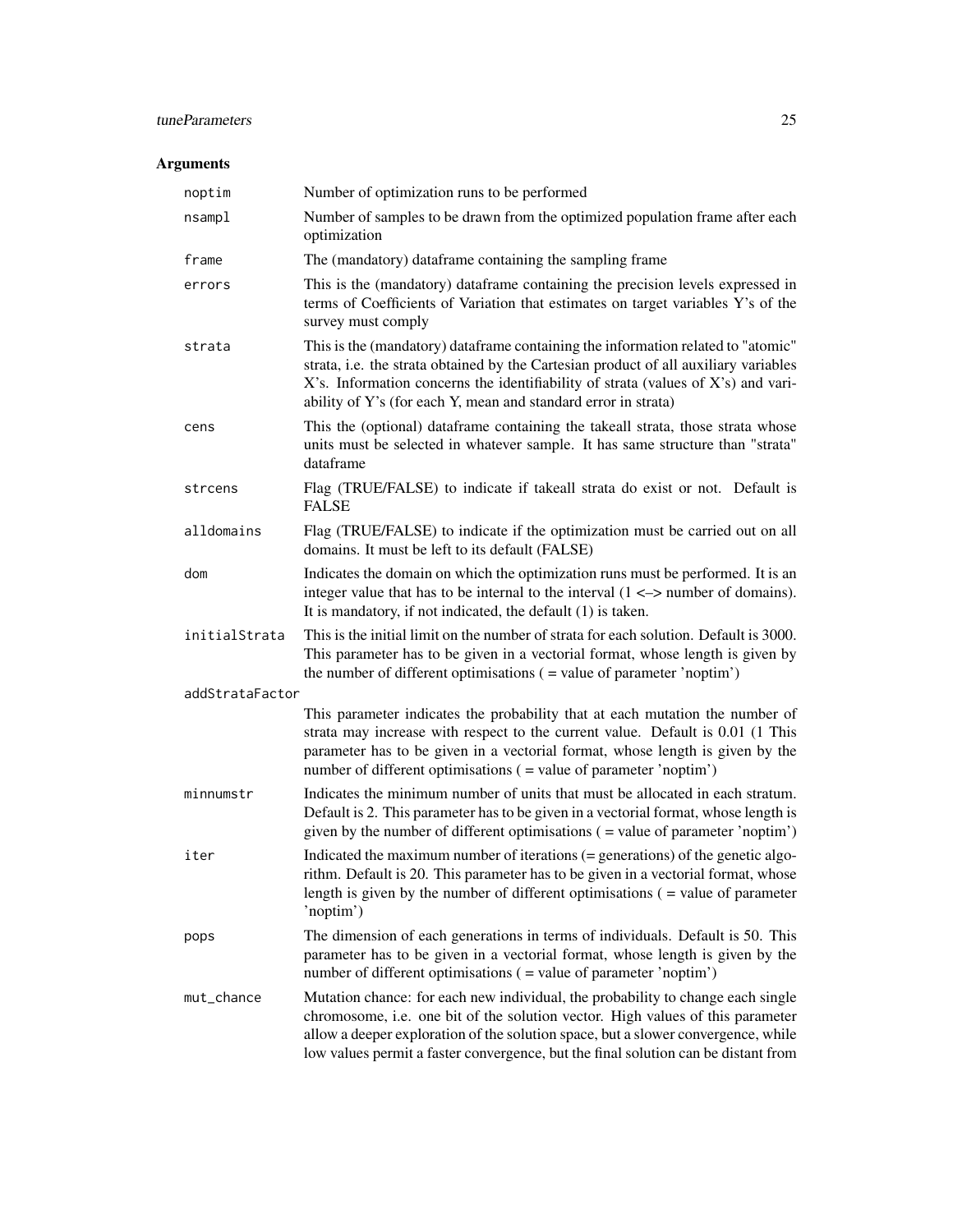|              | the optimal one. Default is 0.05. This parameter has to be given in a vectorial<br>format, whose length is given by the number of different optimisations $($ = value<br>of parameter 'noptim')                                                                                                  |
|--------------|--------------------------------------------------------------------------------------------------------------------------------------------------------------------------------------------------------------------------------------------------------------------------------------------------|
| elitism_rate | This parameter indicates the rate of better solutions that must be preserved from<br>one generation to another. Default is 0.2 (20 This parameter has to be given in a<br>vectorial format, whose length is given by the number of different optimisations<br>$($ = value of parameter 'noptim') |
| writeFiles   | Indicates if the various data frames and plots produced during the execution have<br>to be written in the working directory. Default is FALSE.                                                                                                                                                   |

#### Value

A dataframe containing for each iteration the number of strata, the cost of the solution and the values of the expected CV's

#### Author(s)

Giulio Barcaroli

#### Examples

```
#
## Not run:
#------------------------------------------------------------
# data setting
library(SamplingStrata)
data(swissstrata)
data(swisserrors)
data(swissframe)
# As this function can be applied only to a given domain per time,
# we select the first domain
frame <- swissframe[swissframe$domainvalue == 1,]
strata <- swissstrata[swissstrata$DOM1 == 1,]
errors <- swisserrors[swisserrors$domainvalue == 1,]
#------------------------------------------------------------
# parameters setting
noptim <- 10 # Number of runs
nsampl <- 100 # Number of samples to be drawn after each optimization
initialStrata <- ceiling(c(1:noptim)*0.1*(nrow(strata))) # Number of initial strata
addStrataFactor <- rep(0.01,noptim) # Rate for increasing initial strata
minnumstr \leq rep(2, noptim) # Minimum number of units per stratum
iter <- rep(200,noptim) # Number of iterations for each optimization
pops <- rep(20,noptim) # Number of solutions for each iteration
mut_chance <- rep(0.004,noptim) # Mutation chance
elitism_rate <- rep(0.2,noptim) # Elitism rate
#------------------------------------------------------------
results <- tuneParameters (
 noptim,
 nsampl,
  frame,
  errors = errors,
```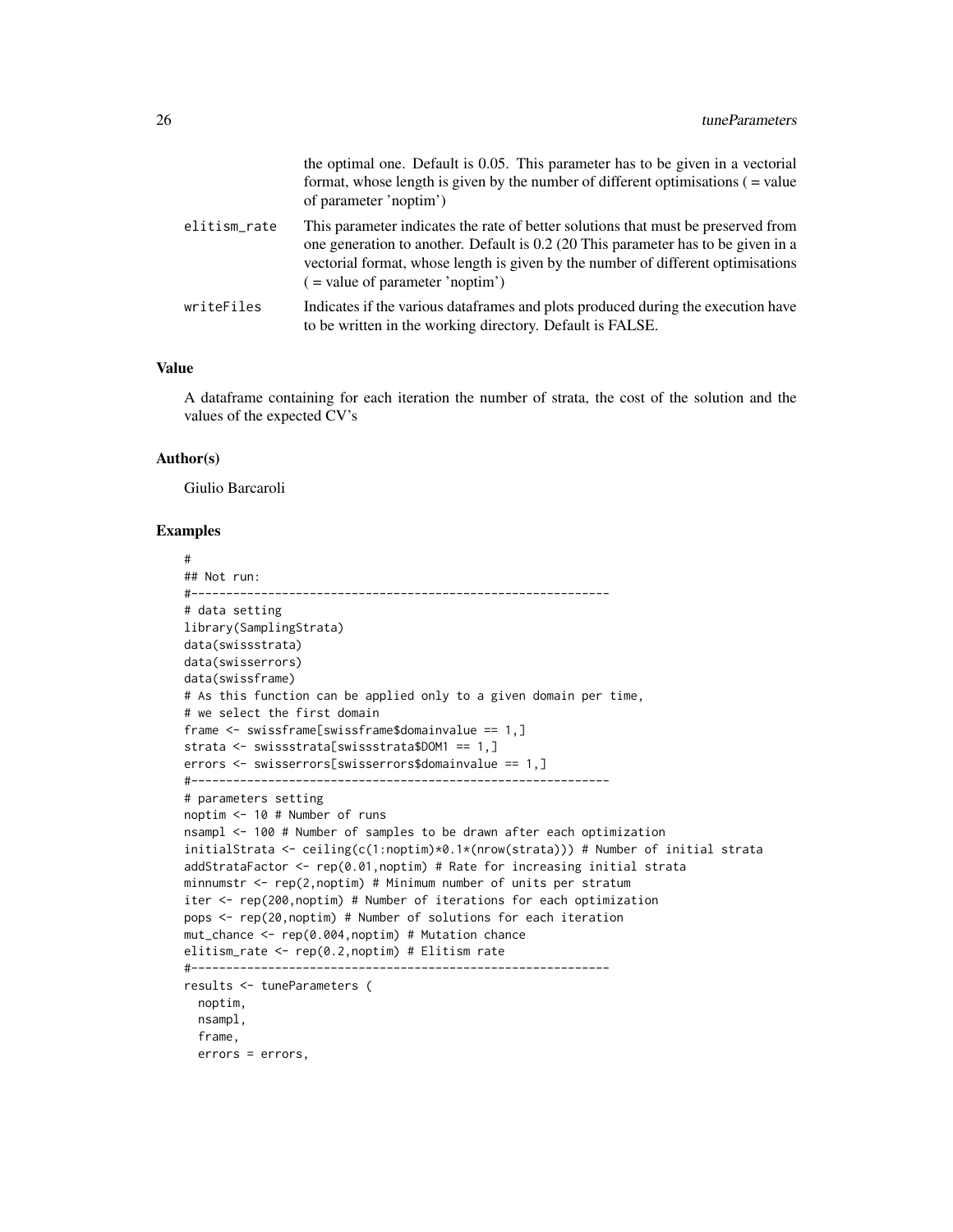#### <span id="page-26-0"></span>updateFrame 27

```
strata = strata,
 cens = NULL,
 strcens = FALSE,
 alldomains = FALSE,
 dom = 1,
 initialStrata,
 addStrataFactor,
 minnumstr,
 iter,
 pops,
 mut_chance,
 elitism_rate
 )
results
## End(Not run)
```
updateFrame *Updates the initial frame on the basis of the optimized stratification*

#### Description

Once optimal stratification has been obtained, and new labels have been attributed to initial atomic strata ("newstrata"), it is important to report the new classification of units in the sampling frame by attributing new strata labels to each unit. By executing this function, a new frame will be obtained with the same structure of the old, but with the addition of a new stratum label. The initial frame must contain a variable named 'domainvalue' that indicates the same values of the domain that has been used with the 'optimizeStrata' function. If no domains have been defined, this variable will contains all 1's, but it must exist

#### Usage

```
updateFrame(frame, newstrata, writeFiles = FALSE)
```
#### Arguments

| frame      | This is the (mandatory) dataframe containing the sampling frame.                                                                                                                                                                   |
|------------|------------------------------------------------------------------------------------------------------------------------------------------------------------------------------------------------------------------------------------|
| newstrata  | This is the (mandatory) dataframe containing the information related to the op-<br>timisation applied to initial stratification (new labels applied to atomic strata). It<br>is produced by executing the "updateStrata" function. |
| writeFiles | Flag to write or not the new sampling frame into the working directory. Default<br>is "FALSE"                                                                                                                                      |

#### Value

A dataframe containing the frame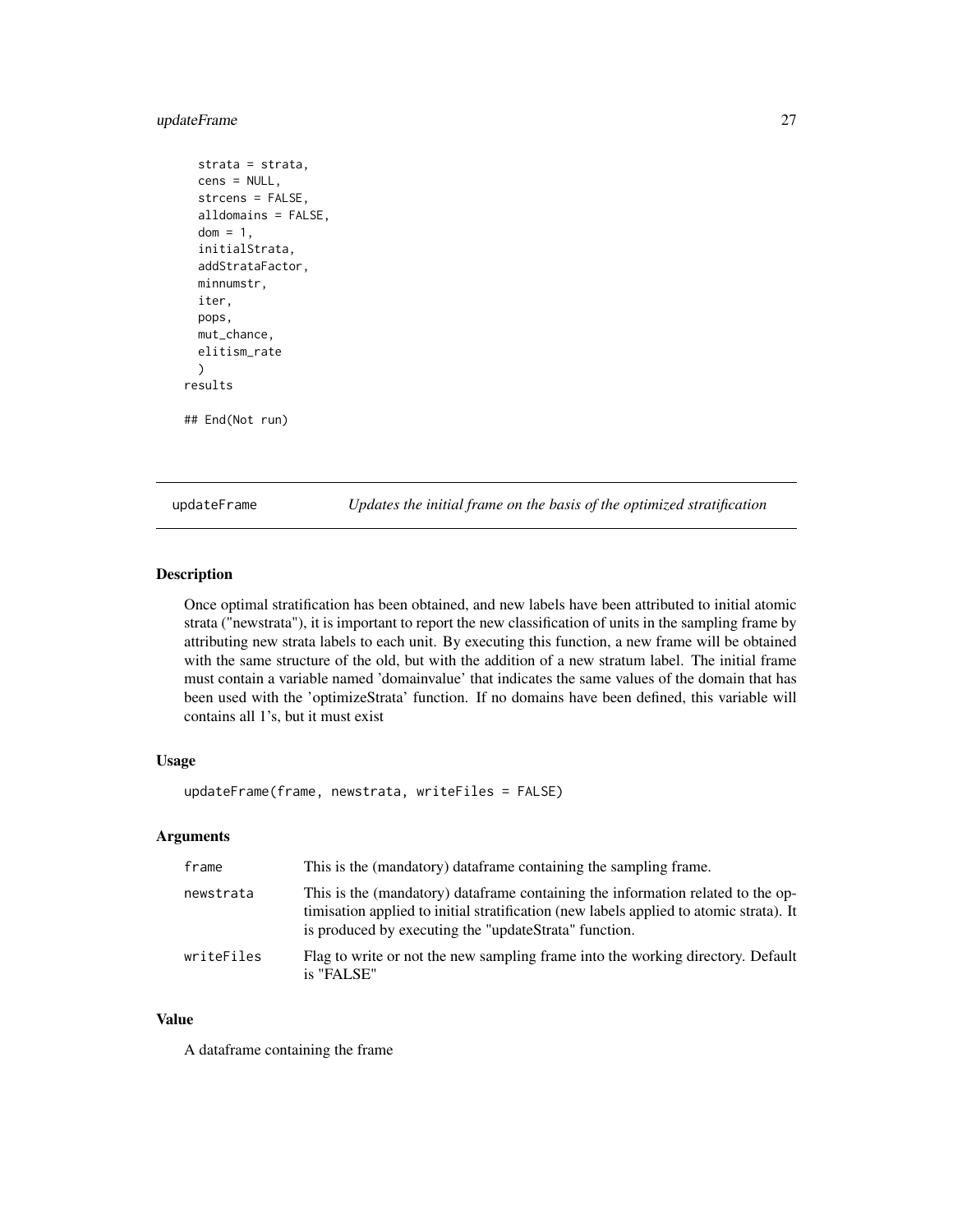#### Author(s)

Giulio Barcaroli

#### Examples

```
#
# The following example is realistic, but is time consuming
#
## Not run:
library(SamplingStrata)
data(swisserrors)
data(swissstrata)
# optimisation of sampling strata
solution <- optimizeStrata (
    errors = swisserrors,
    strata = swissstrata)
# updating sampling strata with new strata labels
newstrata <- updateStrata(swissstrata, solution, writeFiles = TRUE)
# updating sampling frame with new strata labels
data(swissframe)
framenew <- updateFrame(frame=swissframe, newstrata=newstrata, writeFiles = TRUE)
## End(Not run)
```
updateStrata *Assigns new labels to atomic strata on the basis of the optimized aggregated strata*

#### Description

Once optimal stratification has been obtained ('outstrata'), then we need to attribute new strata labels to each atomic stratum. By executing this function, a new dataframe "newstrata" will be obtained with the same structure of the old, ("strata") but with the addition of a new stratum label. By indicating "YES" to "writeFile" parameter, the dataframe "newstrata" will be written to a delimited file ("newstrata.txt"). Also a second delimited file ("strata\_aggregation.txt") will be outputted, containing the indication of the relations bewteen atomic and aggregated strata.

#### Usage

```
updateStrata(strata, solution, writeFiles = FALSE)
```
#### Arguments

| strata     | This is the (mandatory) data frame containing the information related to the<br>atomic strata to which the optimisation has been applied to.                            |
|------------|-------------------------------------------------------------------------------------------------------------------------------------------------------------------------|
| solution   | List obtained by the execution of the "optimizeStrata" function. The first ele-<br>ment of the list is the vector of the indices corresponding to the optimal solution. |
| writeFiles | Indicates if at the end of the processing the resulting strata will be outputted in<br>a delimited file. Default is "FALSE".                                            |

<span id="page-27-0"></span>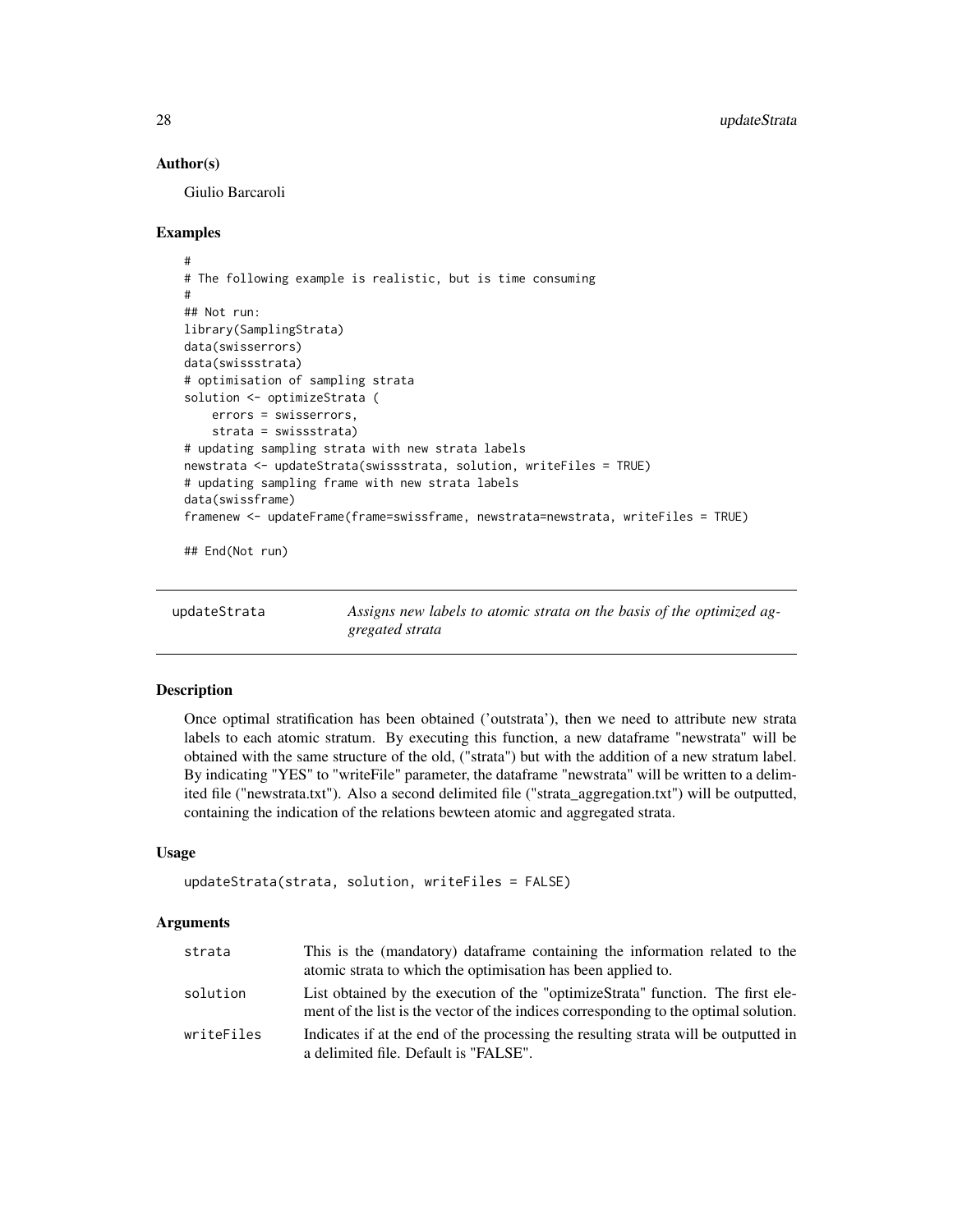<span id="page-28-0"></span>var.bin 29

#### Value

A dataframe containing the strata

#### Author(s)

Giulio Barcaroli

#### Examples

```
## Not run:
library(SamplingStrata)
data(swisserrors)
data(swissstrata)
# optimisation of sampling strata
solution <- optimizeStrata (
    errors = swisserrors,
    strata = swissstrata,
)
# updating sampling strata with new strata labels
newstrata <- updateStrata(swissstrata, solution, writeFiles = TRUE)
```
## End(Not run)

| var.bin |  |  |
|---------|--|--|
|         |  |  |

Allows to transform a continuous variable into a categorical ordinal *one by applying a modified version of the k-means clustering function in the 'stats' package.*

#### Description

The optimization of a frame stratification is applicable only in presence of all categorical auxiliary variables in the frame. If one or more continuous auxiliary variables are in the frame, it is necessary to pre-process in order to convert them into categorical (ordinal) variables. The applied method is the "k-means" clustering method contained in the in "stats" package. This function ensures that the final result is in an ordered categorical variable.

#### Usage

```
var.bin(x,
bins=3,
iter.max=100)
```
#### Arguments

| $\mathsf{x}$ | Continuous variable to be transformed into a categorical one |
|--------------|--------------------------------------------------------------|
| bins         | Number of values of the resulting categorical variable       |
| iter.max     | Maximum number of iterations of the clustering algorithm     |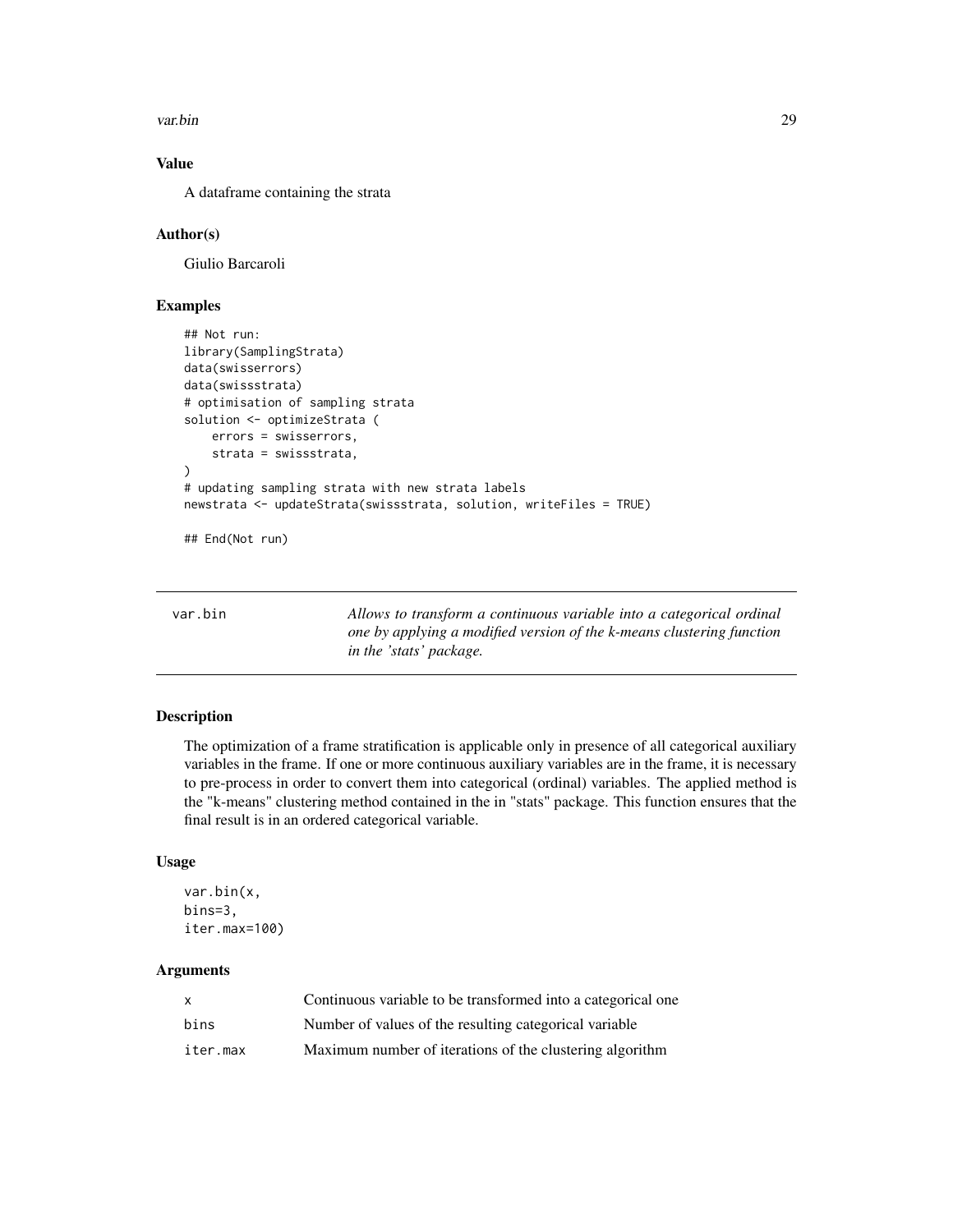30 var.bin

#### Value

Binned variable

#### Examples

```
library(SamplingStrata)
data(swissmunicipalities)
data(swissframe)
swissframe$X1 <- var.bin(swissmunicipalities$POPTOT,bins = 18)
table(swissframe$X1)
tapply(swissmunicipalities$POPTOT,swissframe$X1,mean)
```